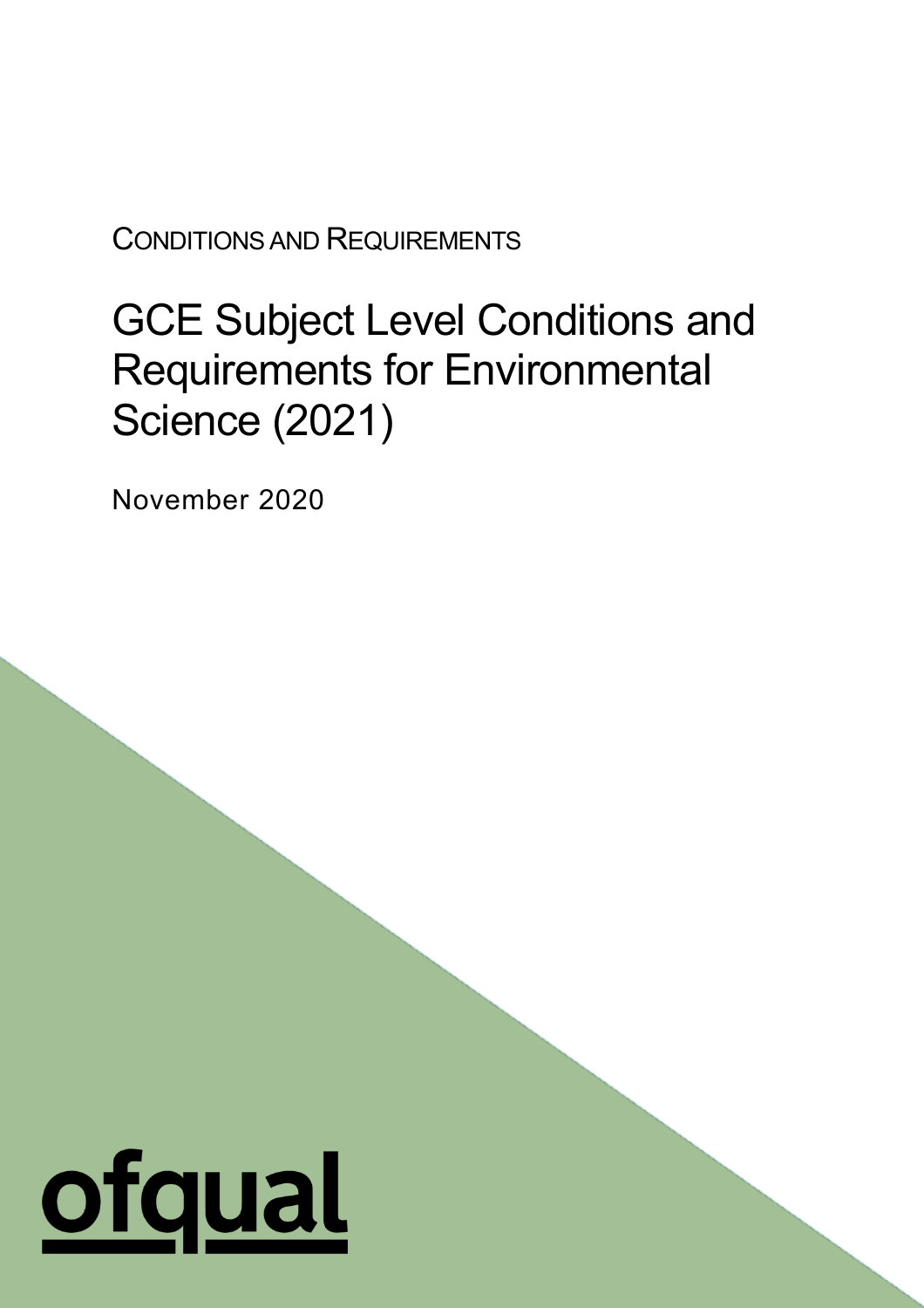# **Contents**

| Requirements in relation to subject content for GCE Environmental Science 7 |  |
|-----------------------------------------------------------------------------|--|
|                                                                             |  |
| Assessment objectives - GCE Qualifications in Environmental Science 8       |  |
|                                                                             |  |
| Assessment requirements - GCE Qualifications in Environmental Science9      |  |
| Appendix 1 – Subject content (published by Department for Education) 11     |  |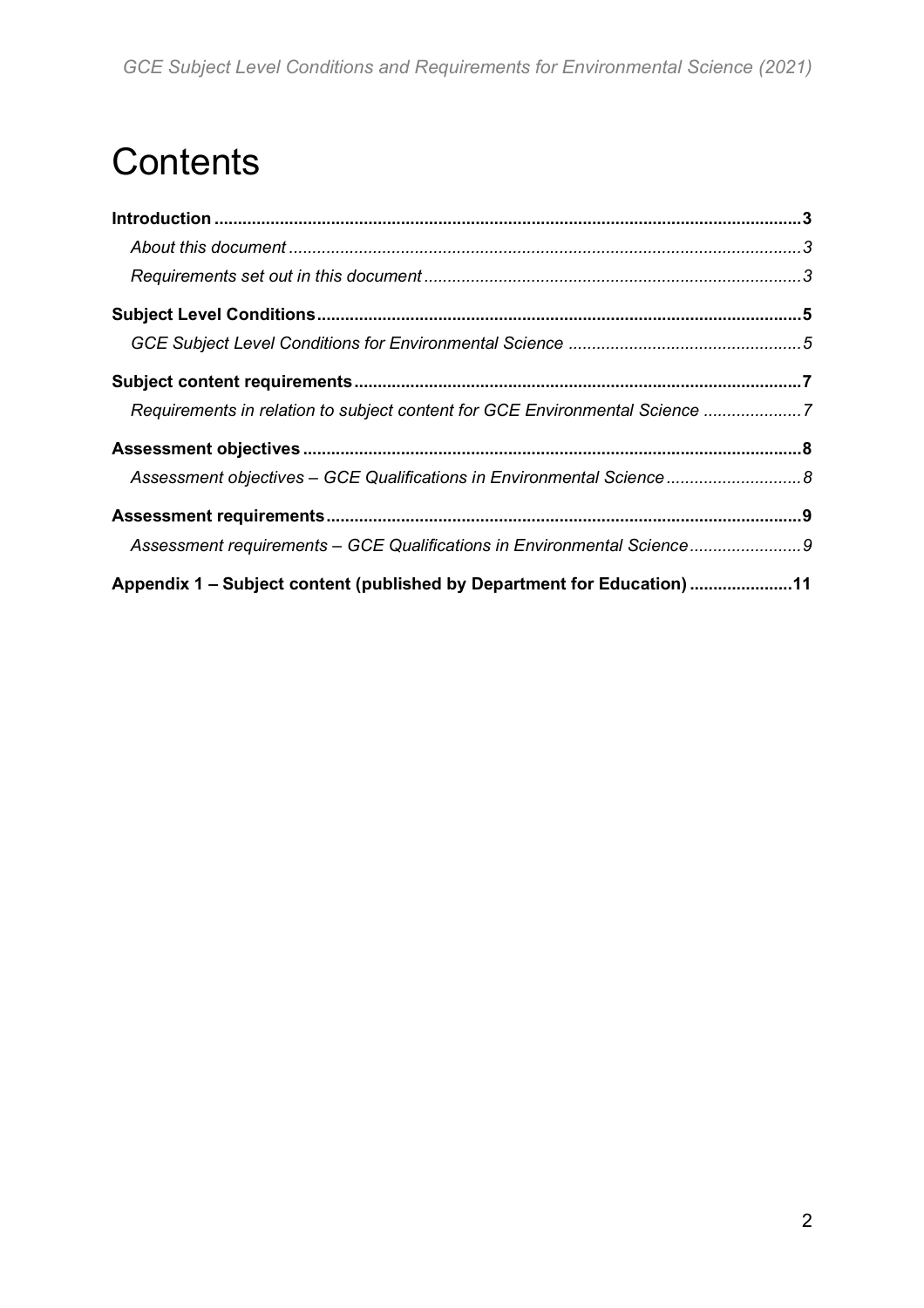# <span id="page-2-0"></span>Introduction

# <span id="page-2-1"></span>About this document

This document is part of a suite of documents which sets out the regulatory requirements for awarding organisations offering reformed A levels and AS qualifications in 2021.

We have developed all our requirements for GCE qualifications with the intention that AS and A level qualifications should fulfil the purposes set out in the table below:

| <b>A</b> levels                                                                                                                                                                                                                                                            | <b>AS qualifications</b>                                                                                                                                                                                                    |
|----------------------------------------------------------------------------------------------------------------------------------------------------------------------------------------------------------------------------------------------------------------------------|-----------------------------------------------------------------------------------------------------------------------------------------------------------------------------------------------------------------------------|
| define and assess achievement of the<br>knowledge, skills and understanding which<br>will be needed by students planning to<br>progress to undergraduate study at a UK<br>higher education establishment, particularly<br>(although not only) in the same subject<br>area; | provide evidence of students'<br>achievements in a robust and<br>internationally comparable<br>post-16 course of study that is<br>a sub-set of A level content;<br>enable students to broaden<br>the range of subjects they |
| set out a robust and internationally<br>comparable post-16 academic course of<br>study to develop that knowledge, skills and<br>understanding;                                                                                                                             | study.                                                                                                                                                                                                                      |
| permit UK universities to accurately identify<br>the level of attainment of students;                                                                                                                                                                                      |                                                                                                                                                                                                                             |
| provide a basis for school and college<br>accountability measures at age 18; and                                                                                                                                                                                           |                                                                                                                                                                                                                             |
| provide a benchmark of academic ability for<br>employers.                                                                                                                                                                                                                  |                                                                                                                                                                                                                             |

# <span id="page-2-2"></span>Requirements set out in this document

This document sets out the GCE Subject Level Conditions for Environmental Science. These conditions will come into effect at 09:30 on 5 November 2020 for the following qualifications:

- all GCE A levels in Environmental Science; and
- all standalone GCE AS qualifications in Environmental Science

for Learners completing the qualification in 2021, except where the GQCov Framework applies.

It also sets out our requirements in relation to: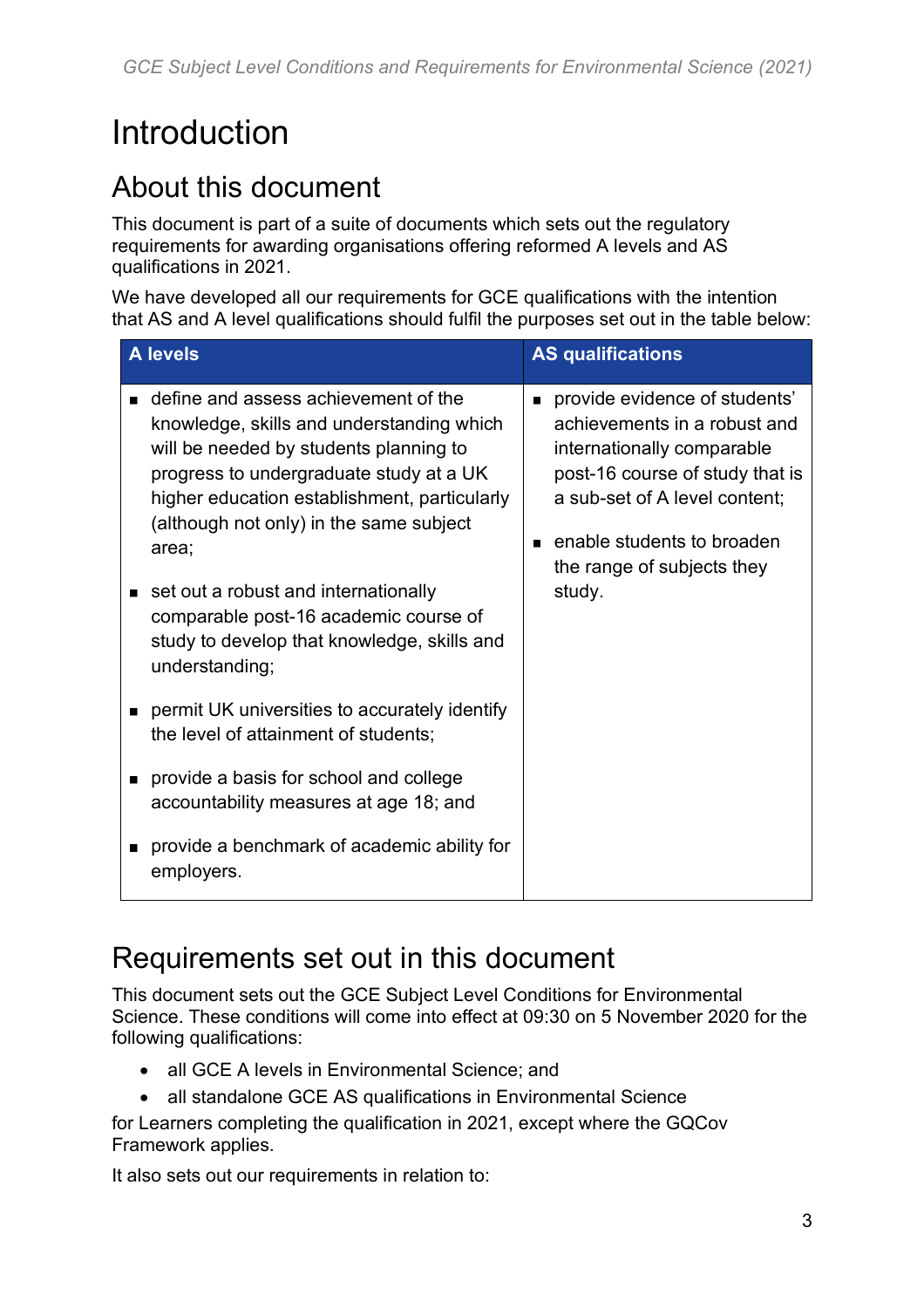- interpretation of the content document an awarding organisation must comply with these requirements under Condition GCE(Environmental Science)1.1(c);
- assessment objectives awarding organisations must comply with these requirements under Condition GCE(Environmental Science)1.2; and
- assessment awarding organisations must comply with these requirements under Condition GCE(Environmental Science)2.1.

Appendix 1 reproduces the [subject content requirements for Environmental Science,](https://www.gov.uk/government/publications/gce-as-and-a-level-environmental-science) as published by the Department for Education. Awarding organisations must comply with these requirements under Condition GCE(Environmental Science)1.1.

With respect to the qualifications listed above, awarding organisations must also comply with:

- our [General Conditions of Recognition,](https://www.gov.uk/government/publications/general-conditions-of-recognition) which apply to all awarding organisations and qualifications;
- our [GCE Qualification Level Conditions and Requirements;](https://www.gov.uk/government/publications/gce-qualification-level-conditions-and-requirements) and
- all [relevant Regulatory Documents.](https://www.gov.uk/guidance/regulatory-document-list)

With respect to all other GCE qualifications in Environmental Science, taken by Learners completing the qualification in 2022 and after, an awarding organisation must continue to comply with the [GCE Subject Level Conditions and Requirements](https://www.gov.uk/government/publications/gce-subject-level-conditions-and-requirements-for-environmental-science)  [for Environmental Science.](https://www.gov.uk/government/publications/gce-subject-level-conditions-and-requirements-for-environmental-science)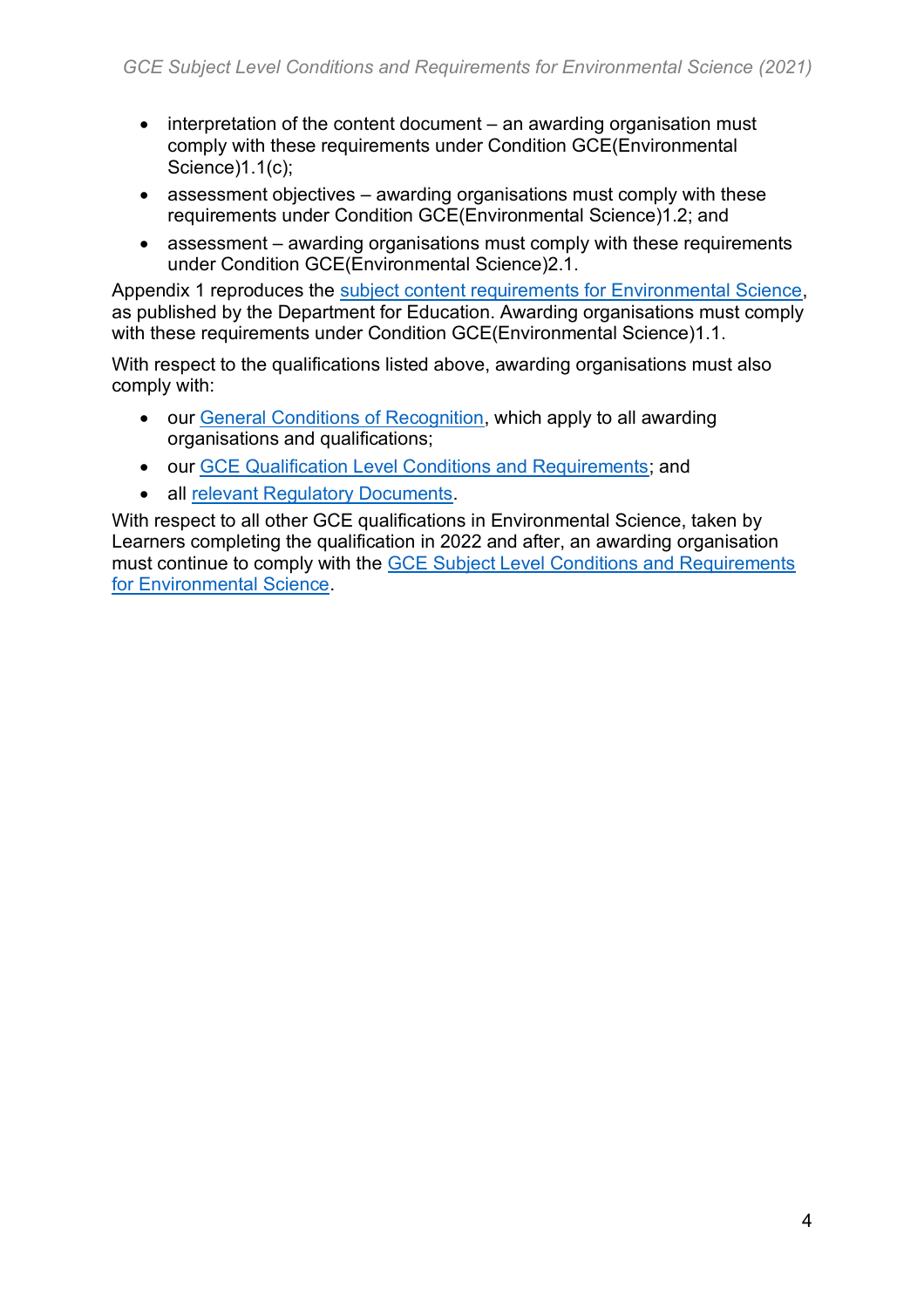# <span id="page-4-0"></span>Subject Level Conditions

# <span id="page-4-1"></span>GCE Subject Level Conditions for Environmental **Science**

*Condition GCE(Environmental Science) 1: Compliance with content requirements*

### *GCE(Environmental Science)1.1*

In respect of each GCE Qualification in Environmental Science which it makes available, or proposes to make available, an awarding organisation must –

- (a) comply with the requirements relating to that qualification set out in the document published by the Secretary of State entitled ['Environmental science](https://www.gov.uk/government/publications/gce-as-and-a-level-environmental-science)  [GCE AS and A level subject content'](https://www.gov.uk/government/publications/gce-as-and-a-level-environmental-science), document reference DFE-00198-2015,
- (b) have regard to any recommendations or guidelines relating to that qualification set out in that document, and
- (c) interpret that document in accordance with any requirements, and having regard to any guidance, which may be published by Ofqual and revised from time to time.

### *GCE(Environmental Science)1.2*

In respect of each GCE Qualification in Environmental Science which it makes available, or proposes to make available, an awarding organisation must comply with any requirements, and have regard to any guidance, relating to the objectives to be met by any assessment for that qualification which may be published by Ofqual and revised from time to time.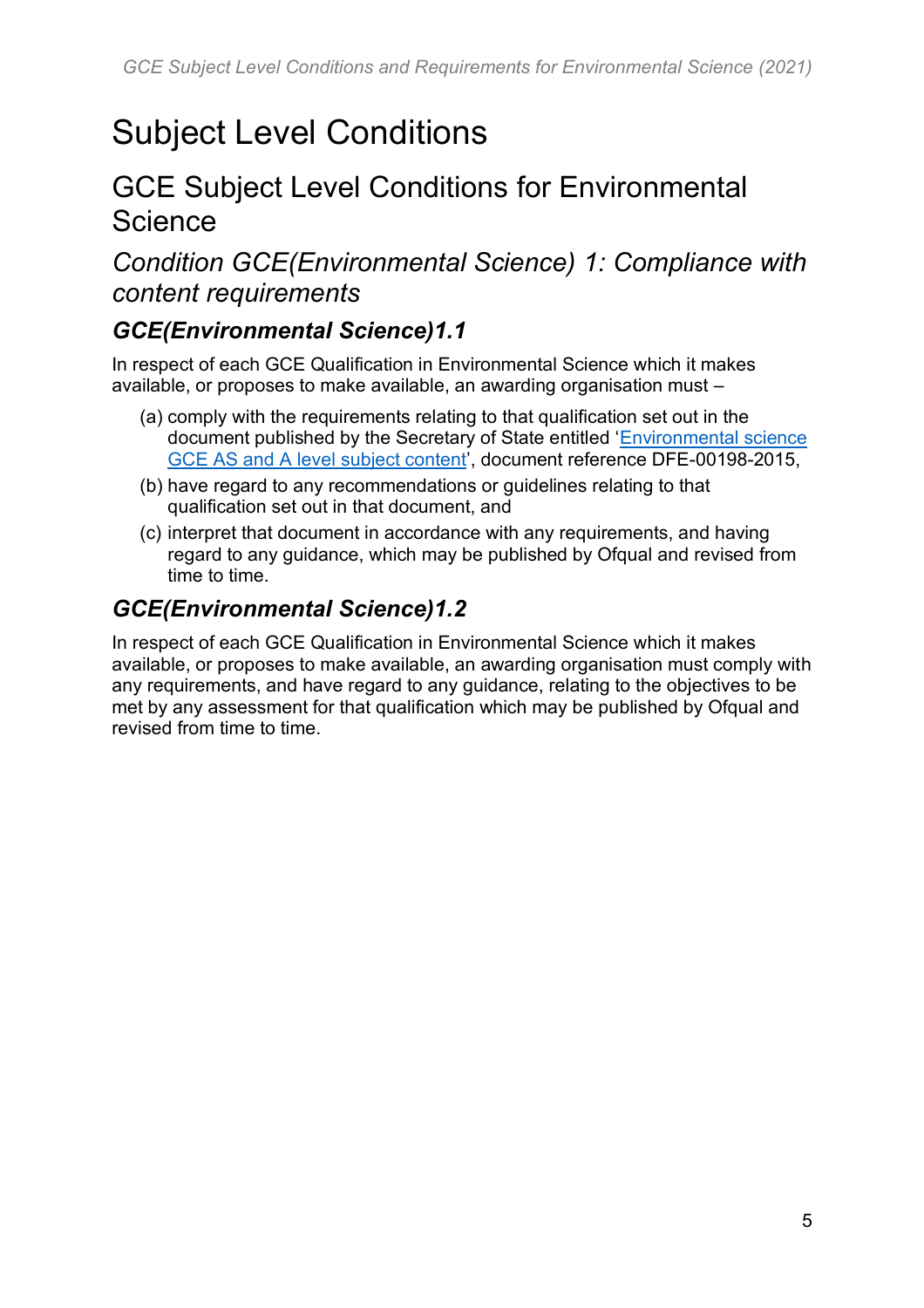# *Condition GCE(Environmental Science) 2: Assessment GCE(Environmental Science)2.1*

An awarding organisation must ensure that in respect of each assessment for a GCE Qualification in Environmental Science which it makes available it complies with any requirements, and has regard to any guidance, which may be published by Ofqual and revised from time to time.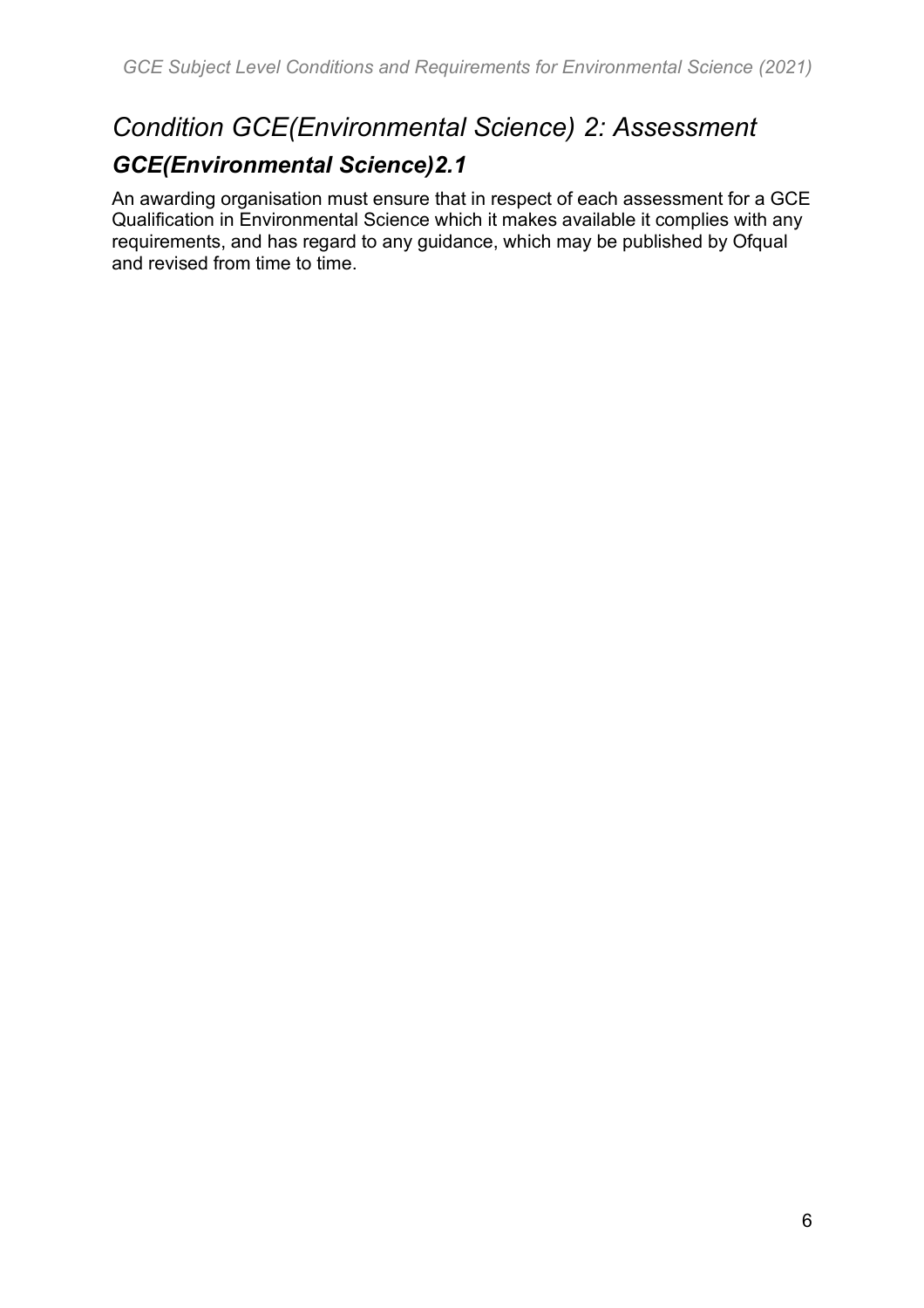# <span id="page-6-0"></span>Subject content requirements

# <span id="page-6-1"></span>Requirements in relation to subject content for GCE Environmental Science

The subject content for GCE Qualifications in Environmental Science is set out in the Department for Education's [GCE AS and A level subject content,](https://www.gov.uk/government/publications/gce-as-and-a-level-environmental-science) document reference DFE-00198-2015 (the 'Content Document').

Condition GCE(Environmental Science)1.1(c) requires awarding organisations to interpret the Content Document in line with any requirements, and having regard to any guidance, published by Ofqual.

We set out our requirements for the purposes of Condition GCE(Environmental Science)1.1(c) below.

### *Practical activities*

An awarding organisation must interpret the Content Document as if a Learner may observe the undertaking of practical work (including fieldwork and experimentation), or undertake practical work by virtual or simulated means, where public health requirements mean that it is not possible for the Learner to undertake that work him or herself in the usual way.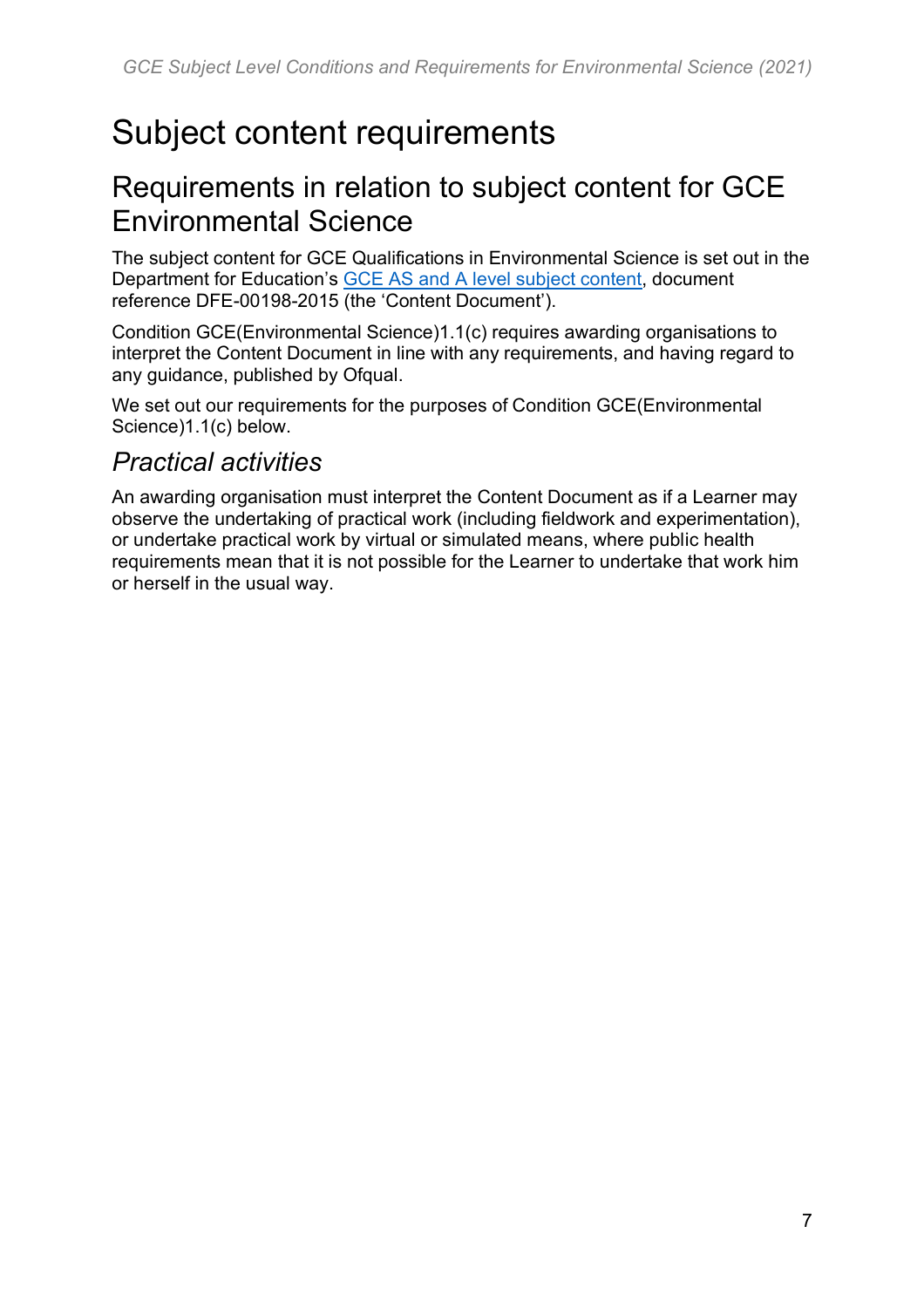# <span id="page-7-0"></span>Assessment objectives

# <span id="page-7-1"></span>Assessment objectives – GCE Qualifications in Environmental Science

Condition GCE(Environmental Science)1.2 allows us to specify requirements relating to the objectives to be met by any assessment for GCE Qualifications in Environmental Science.

The assessment objectives set out below constitute requirements for the purposes of Condition GCE(Environmental Science)1.2. Awarding organisations must comply with these requirements in relation to all GCE Qualifications in Environmental Science they make available.

|            | <b>Objective</b>                                                                                                                                                                        | Weighting<br>(A level) | Weighting<br>(AS) |
|------------|-----------------------------------------------------------------------------------------------------------------------------------------------------------------------------------------|------------------------|-------------------|
| <b>AO1</b> | Demonstrate knowledge and understanding of<br>scientific ideas, processes, techniques and<br>procedures, including in relation to natural<br>processes/systems and environmental issues | $30 - 35%$             | 35-40%            |
| <b>AO2</b> | Apply knowledge and understanding of scientific<br>ideas, processes, techniques and procedures,<br>including in relation to natural processes/systems<br>and environmental issues       | $40 - 45%$             | $40 - 45%$        |
| AO3        | Analyse, interpret and evaluate scientific<br>information, ideas and evidence, including in<br>relation to environmental issues, to make<br>judgements and draw conclusions.            | $25 - 30%$             | $20 - 25%$        |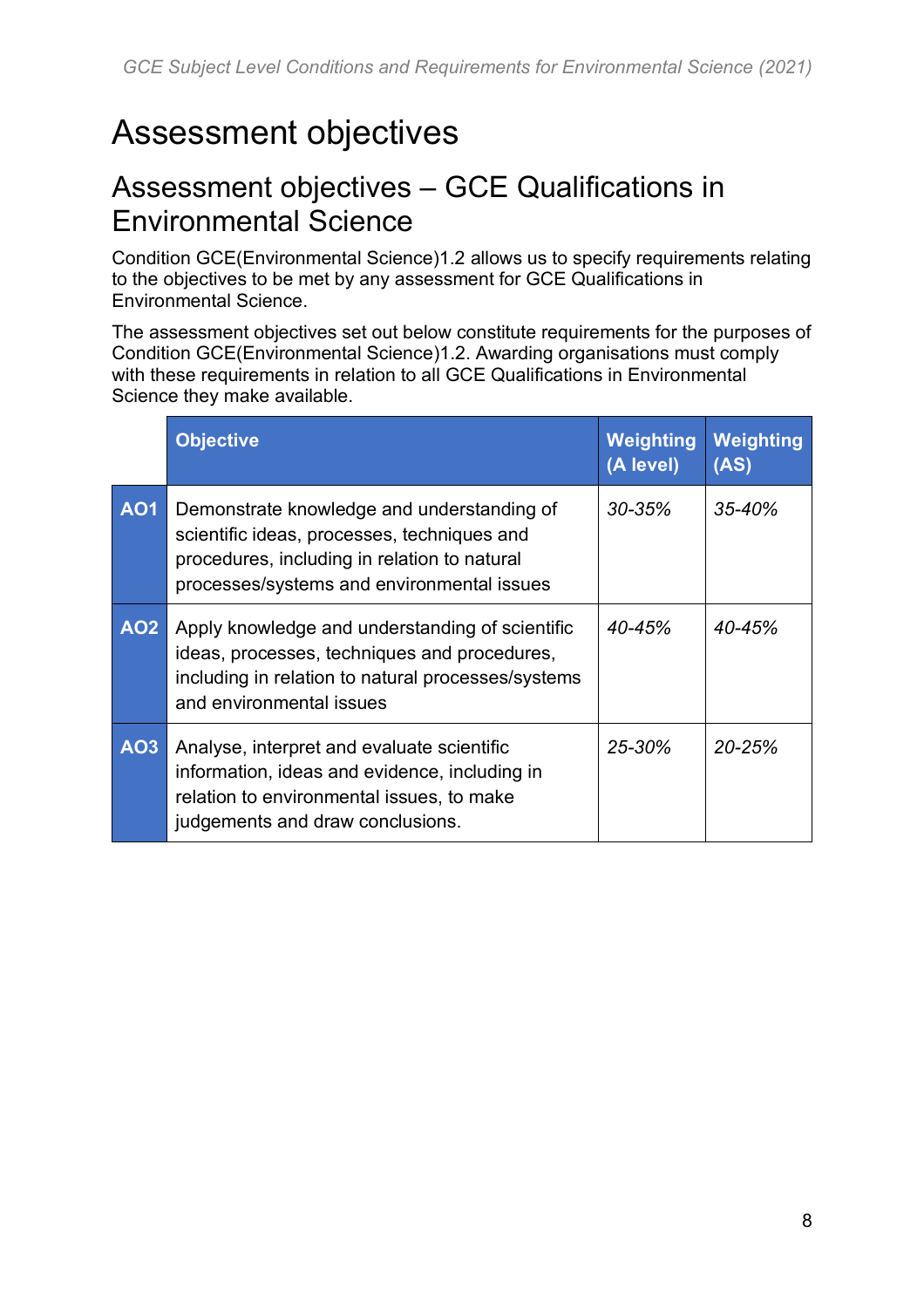# <span id="page-8-0"></span>Assessment requirements

# <span id="page-8-1"></span>Assessment requirements – GCE Qualifications in Environmental Science

Condition GCE(Environmental Science)2.1 allows us to specify requirements in relation to assessments for GCE Qualifications in Environmental Science.

We set out below our requirements for the purposes of Condition GCE(Environmental Science)2.1. Awarding organisations must comply with these requirements in relation to all GCE Qualifications in Environmental Science they make available.

### *Mathematical skills*

The subject content for GCE Qualifications in Environmental Science is set out in the document published by the Secretary of State entitled 'Environmental science GCE AS and A level subject content', document reference DFE-00198-2015 (the 'Content Document').

Appendix 2 to the Content Document specifies the mathematical knowledge, skills and understanding which Learners will be required to demonstrate and apply in GCE Qualifications in Environmental Science ('Mathematical Skills').

In designing and setting the assessments for a GCE Qualification in Environmental Science which it makes available, or proposes to make available, an awarding organisation must ensure that –

- (a) questions and tasks rewarding the use of Mathematical Skills assess those skills within the context of other areas of the subject content, and not in isolation,
- (b) in each set of assessments,<sup>1</sup> at least 10 per cent of the total marks for the qualification reward the use of Mathematical Skills at a Level of Demand which is not lower than that which is expected of Learners in assessments for the higher tier in a GCSE Qualification in Mathematics, and
- (c) without prejudice to the above requirements and those outlined in the Content Document, in each set of assessments Mathematical Skills are assessed across a range of Levels of Demand which supports effective differentiation in relation to the qualification.

## *Practical skills*

Appendix 1 to the Content Document specifies skills, knowledge and understanding in relation to practical work which Learners are expected to be able to demonstrate in assessments.

In designing and setting the assessments for each GCE Qualification in Environmental Science which it makes available, or proposes to make available, an

<sup>&</sup>lt;sup>1</sup> For the purposes of these requirements, a 'set of assessments' means the assessments to be taken by a particular Learner for a GCE Qualification in Environmental Science. For clarity, the assessments taken by Learners may vary, depending on any possible routes through the qualification.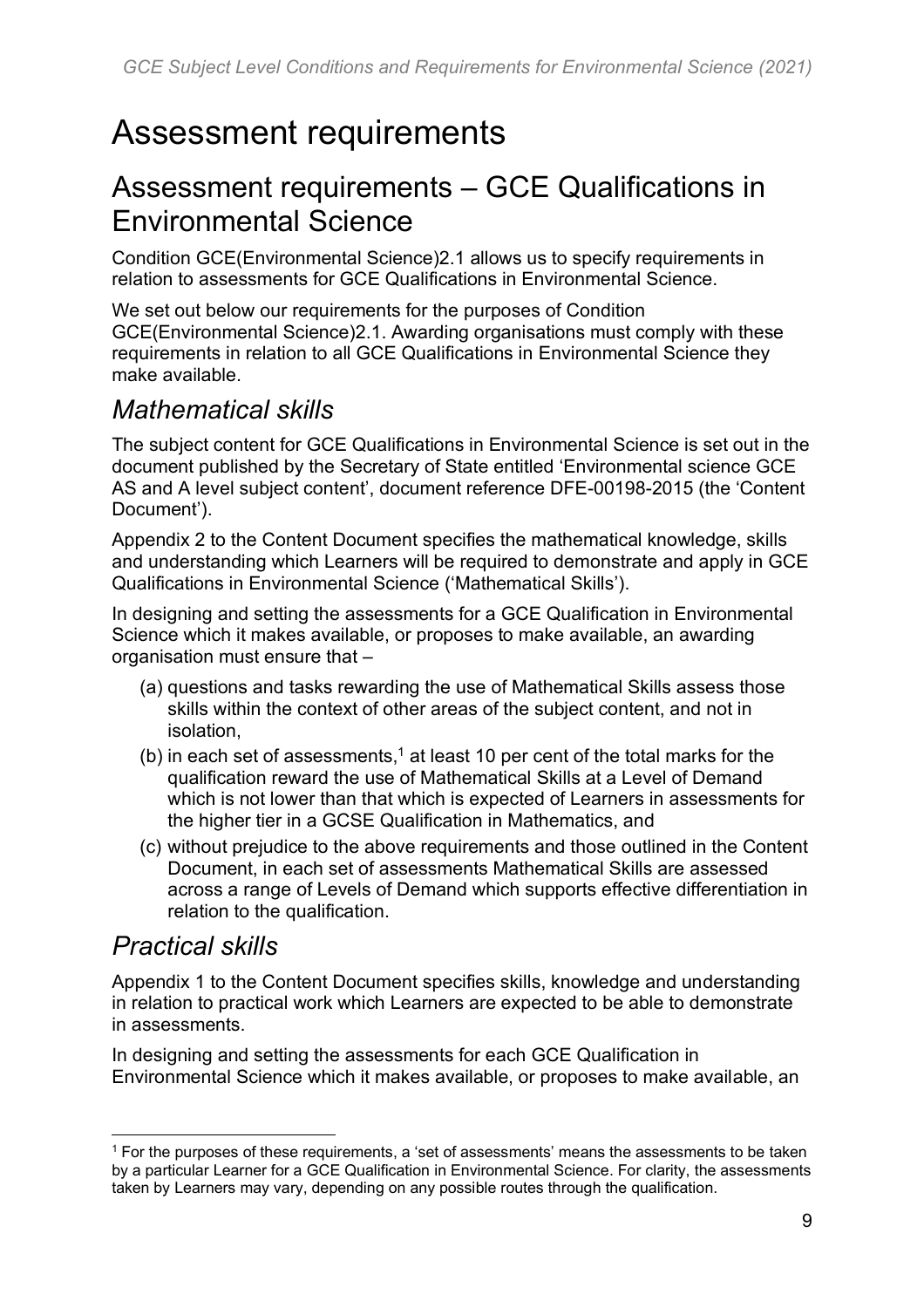awarding organisation must ensure that, taking the assessments for that qualification together –

- (a) Learners' knowledge, skills and understanding in relation to practical work is assessed across assessment objectives AO1 to AO3,
- (b) the number of marks used to credit such knowledge, skills and understanding is no less than 15 per cent of the total marks for the qualification,
- (c) the questions and tasks which test Learners' knowledge, skills and understanding in relation to practical work draw on, and combine as appropriate, the theoretical and practical aspects of experimentation and/or fieldwork, and
- (d) Learners are required to
	- (i) show and apply knowledge and understanding of practical activities, and
	- (ii) apply scientific thinking, use experimental skills and strategies, and analyse and evaluate information.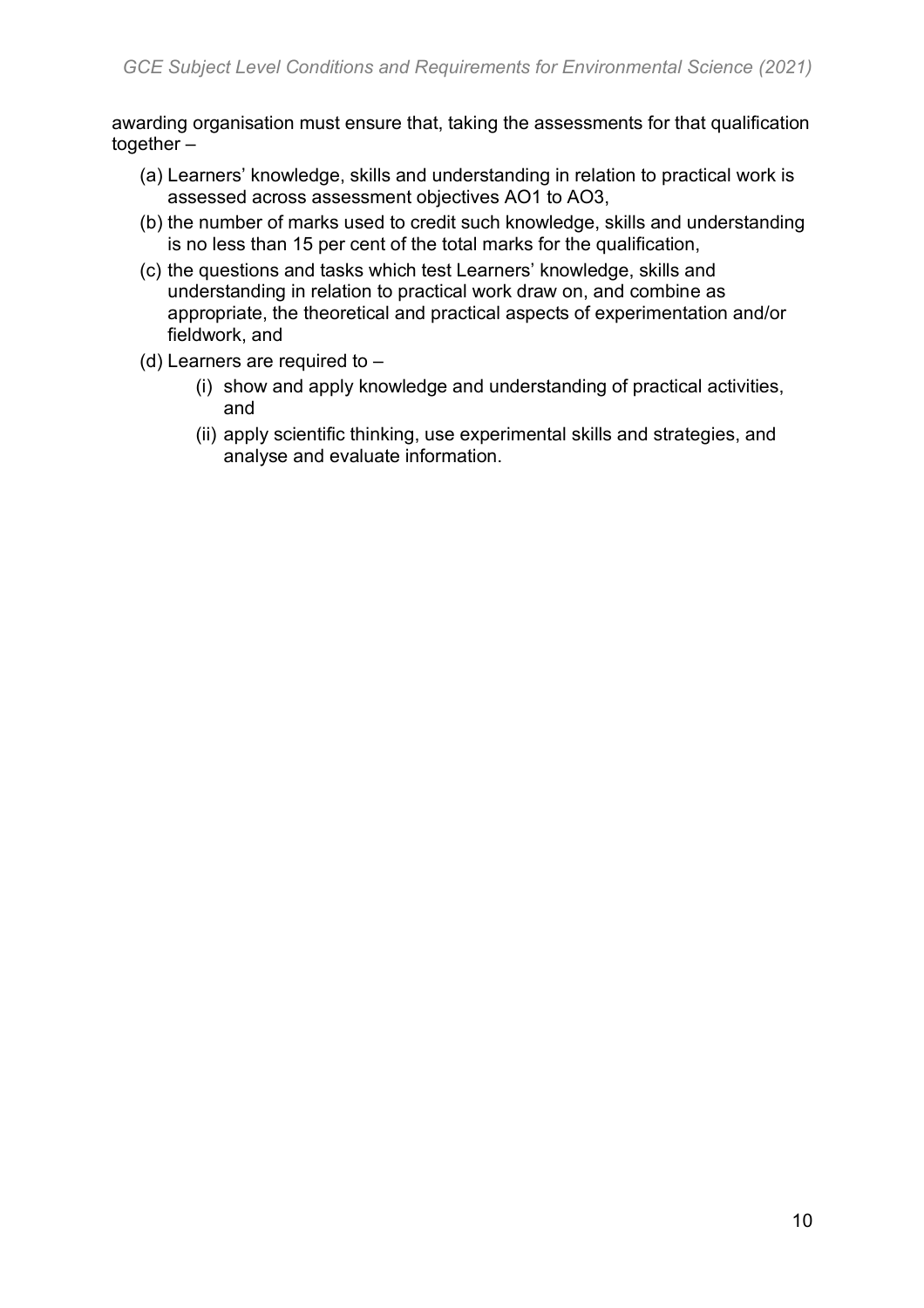# <span id="page-10-0"></span>Appendix 1 – Subject content (published by Department for Education)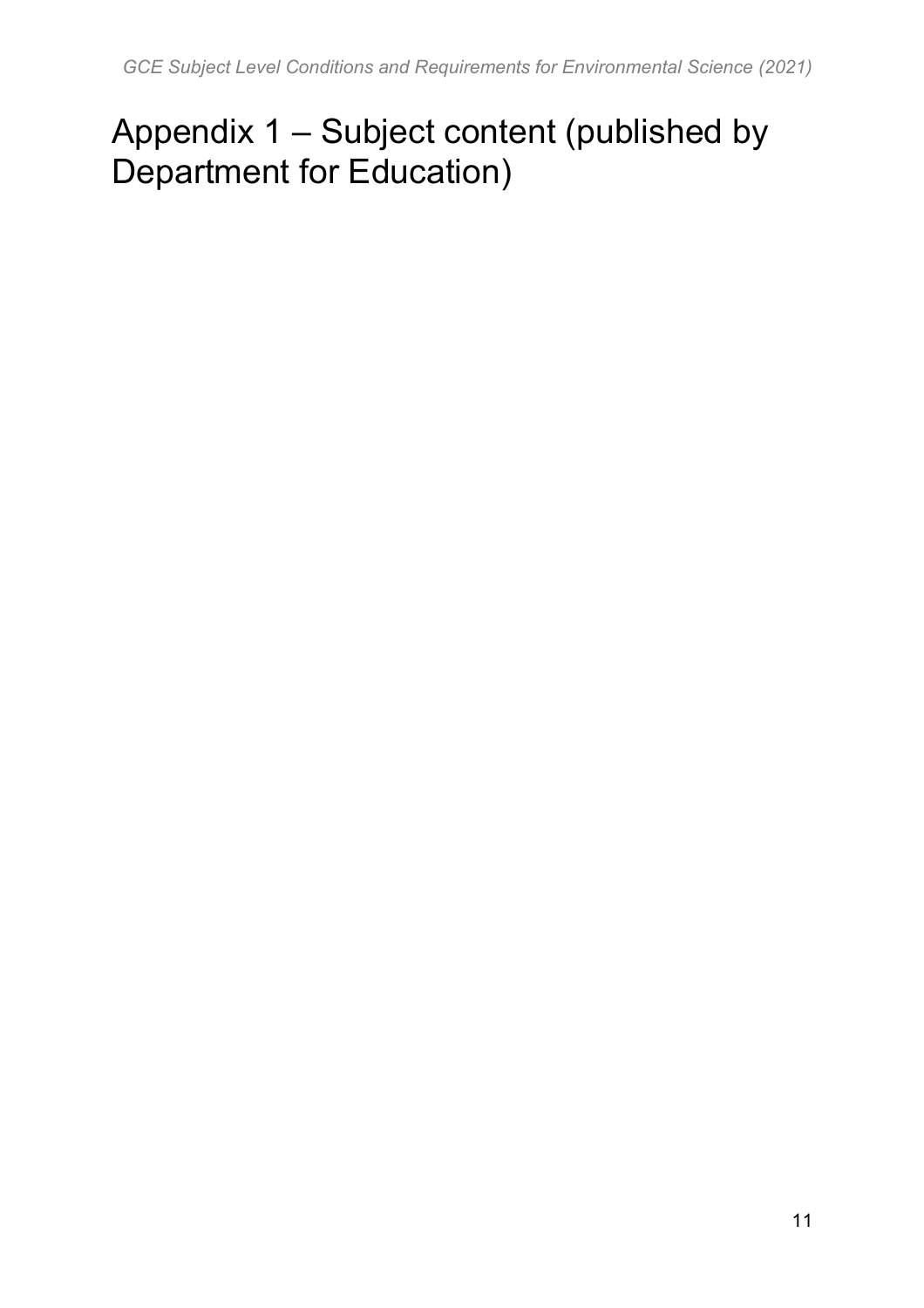

# **Environmental science GCE AS and A level subject content**

<span id="page-11-0"></span>**December 2015**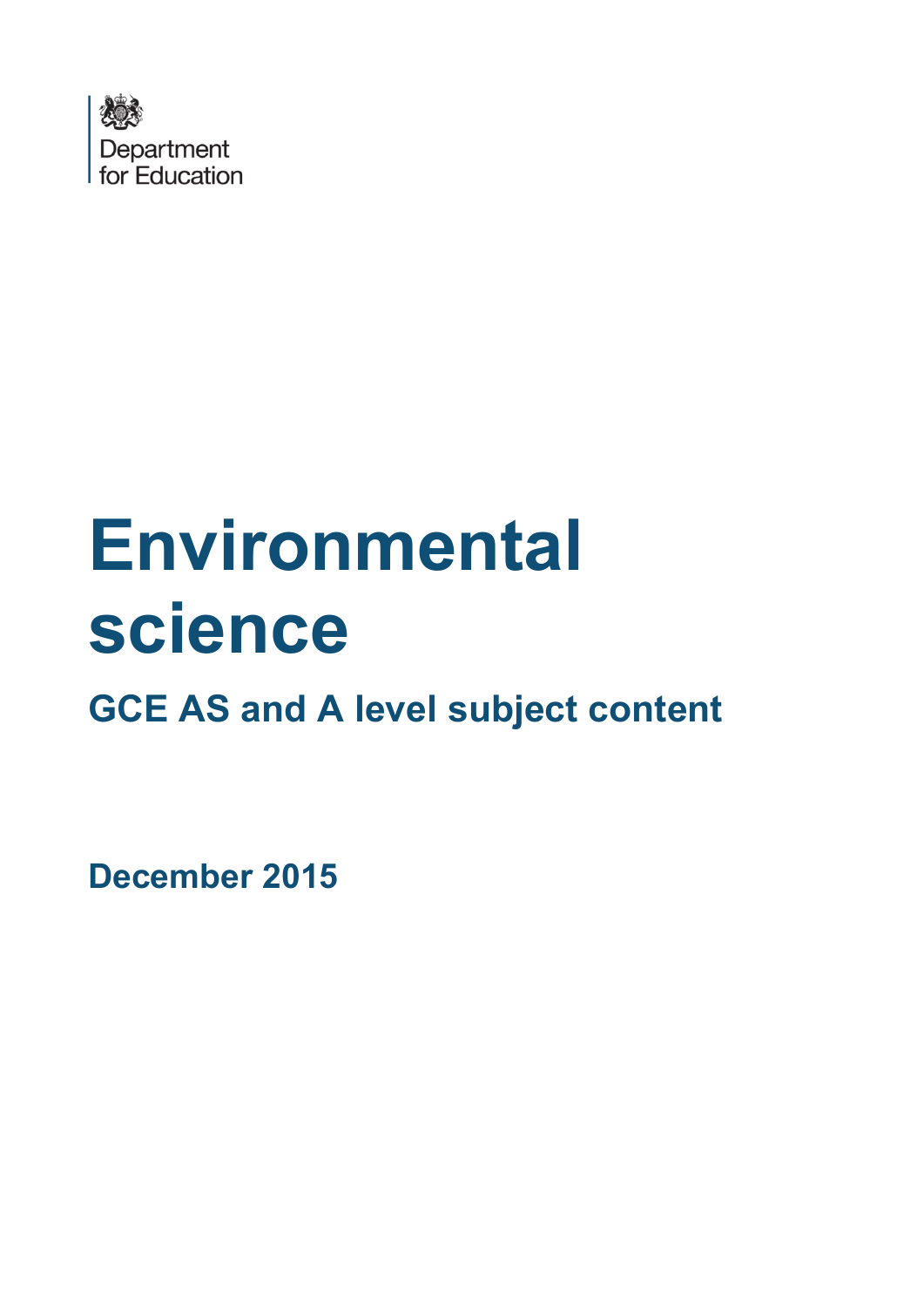# **Contents**

| The content for environmental science AS and A level                                   | 3              |
|----------------------------------------------------------------------------------------|----------------|
| Introduction                                                                           | 3              |
| Aims and objectives                                                                    | 3              |
| Subject content                                                                        | 3              |
| Subject principles                                                                     | 4              |
| Knowledge and understanding                                                            | 5              |
| Areas of study                                                                         | 5              |
| The living environment                                                                 | 5              |
| The physical environment                                                               | $\overline{7}$ |
| Energy resources                                                                       | 9              |
| Pollution                                                                              | 9              |
| <b>Biological resources</b>                                                            | 10             |
| Sustainability                                                                         | 11             |
| Appendix 1 - working scientifically                                                    | 13             |
| Practical skills identified for indirect assessment and developed through teaching and |                |
| learning                                                                               | 14             |
| Independent thinking                                                                   | 14             |
| Use and application of scientific methods and practices                                | 14             |
| Numeracy and the application of mathematical concepts in a practical context           | 14             |
| Instruments and equipment                                                              | 14             |
| Appendix 2 - mathematical requirements and exemplifications                            | 16             |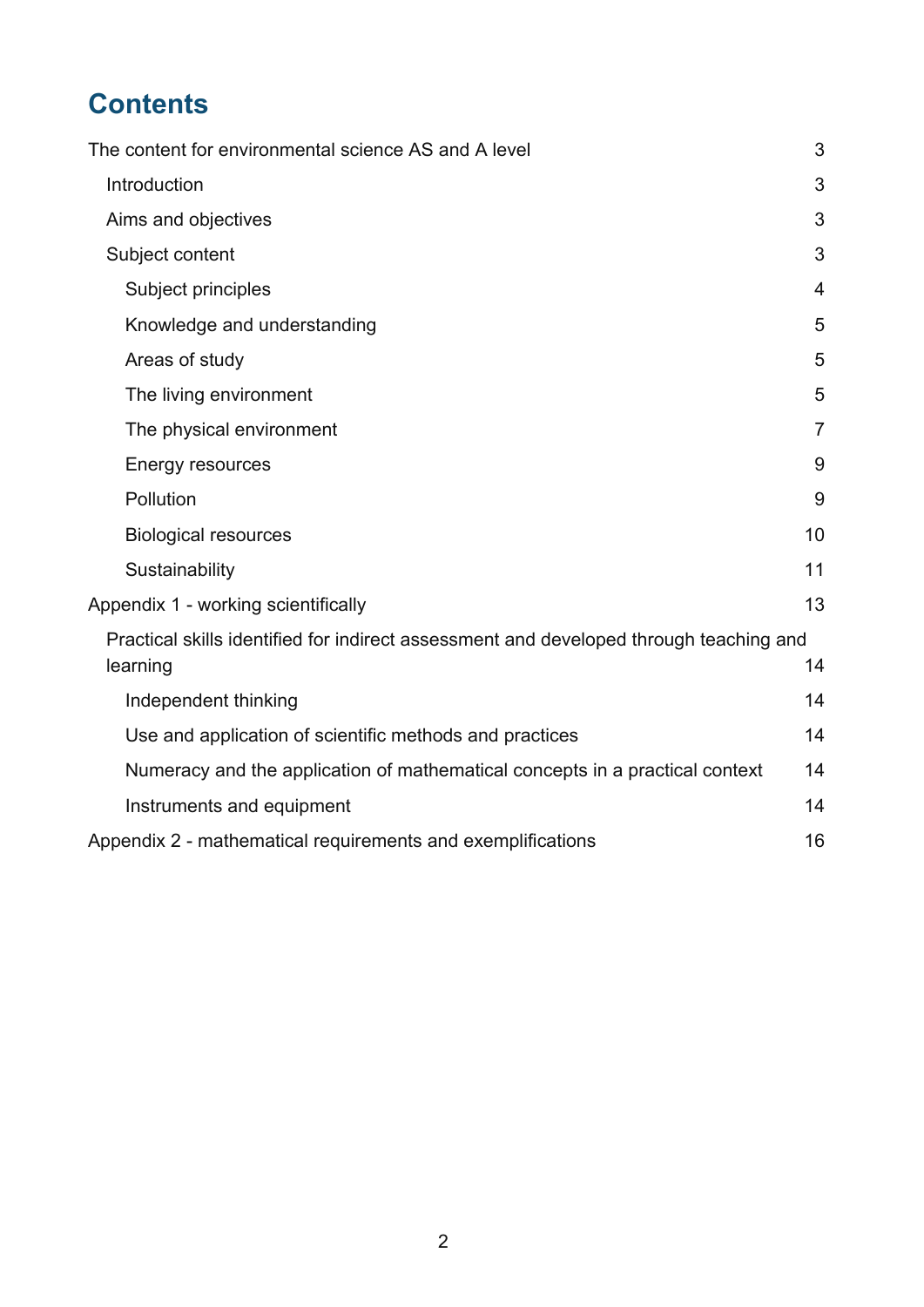# <span id="page-13-0"></span>**The content for environmental science AS and A level**

### <span id="page-13-1"></span>**Introduction**

1. AS and A level subject content sets out the knowledge, understanding and skills common to all AS and A level specifications in environmental science.

### <span id="page-13-2"></span>**Aims and objectives**

2. AS and A level specifications in environmental science must encourage students to:

- develop essential knowledge and understanding of different areas of environmental science and how they relate to each other
- develop and demonstrate a deep appreciation of the skills, knowledge and understanding of the scientific methods used to investigate the environment
- develop competence and confidence in a variety of practical, mathematical and problem solving skills related to environmental issues and the sustainable use of resources
- understand the importance of basing decisions on reliable data which allows evidence-based analysis of environmental issues
- develop interest in and enthusiasm for the subject, including developing an interest in further study and careers associated with the subject
- understand how society makes decisions about environmental issues and how these contribute to the success of the economy and society

### <span id="page-13-3"></span>**Subject content**

3. AS and A level specifications in environmental science must build on the skills, knowledge and understanding set out in the GCSE content for science.

4. The skills, knowledge and understanding for AS environmental science must comprise 100% of AS specifications. The skills, knowledge and understanding for A level must comprise 100% of an A level specification. For both AS and A level this would include the practical skills requirements and the mathematical requirements.

5. AS and A level specifications in environmental science must include applications and implications of scientific ideas across a range of contemporary and other contexts.

6. AS and A level specifications in environmental science must require students to study the areas of the subject as set out in the knowledge and understanding, the practical skills requirements (appendix 1) and the mathematical requirements (appendix 2).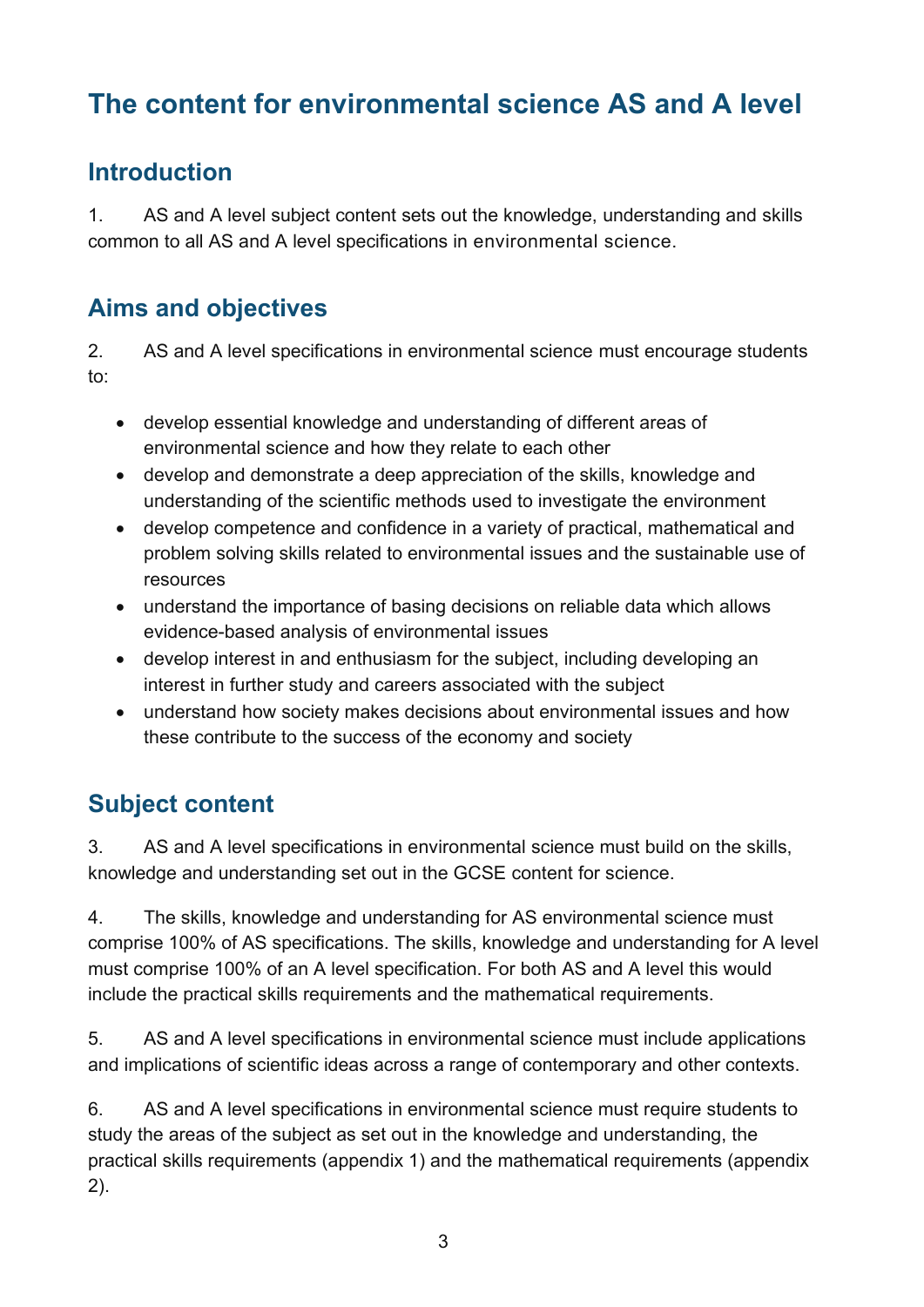#### <span id="page-14-0"></span>**Subject principles**

- 7. The scope of coverage of each area of study must include:
	- how human activities interconnect with natural systems
	- the scientific knowledge needed to understand these interconnections
	- the changes in human activities needed to develop sustainable industries and lifestyles
- 8. The understanding of natural systems must focus on the following principles:
	- most natural systems are regulated by dynamic equilibria
	- natural systems are driven by renewable energy
	- the materials that sustain life are cycled by natural processes

9. The skills, knowledge and understanding of each specification in environmental science must include the requirements set out below, and be integrated into the mandatory content indicated in theoretical and practical contexts where appropriate:

- use theories, models and ideas to develop scientific explanations of environmental processes
- use knowledge and understanding to pose scientific questions, define scientific problems, present scientific arguments and scientific ideas related to the environment
- use appropriate methodology, including information and communication technology (ICT), to answer scientific questions and solve scientific problems
- undertake experimental and investigative activities, including appropriate risk management, in a range of environmental contexts
- analyse and interpret quantitative and qualitative data to provide evidence, recognising correlations and causal relationships
- evaluate methodology, evidence and data, and resolve conflicting evidence to:
	- make judgements and reach conclusions
	- develop and refine practical design and procedures
- know that scientific knowledge and understanding of the environment develops over time
- communicate information and ideas in appropriate ways using appropriate terminology
- consider applications and implications of environmental science and evaluate their associated benefits and risks
- consider ethical issues in the treatment of humans, other organisms and the environment
- evaluate the role of the scientific community in validating new knowledge and ensuring integrity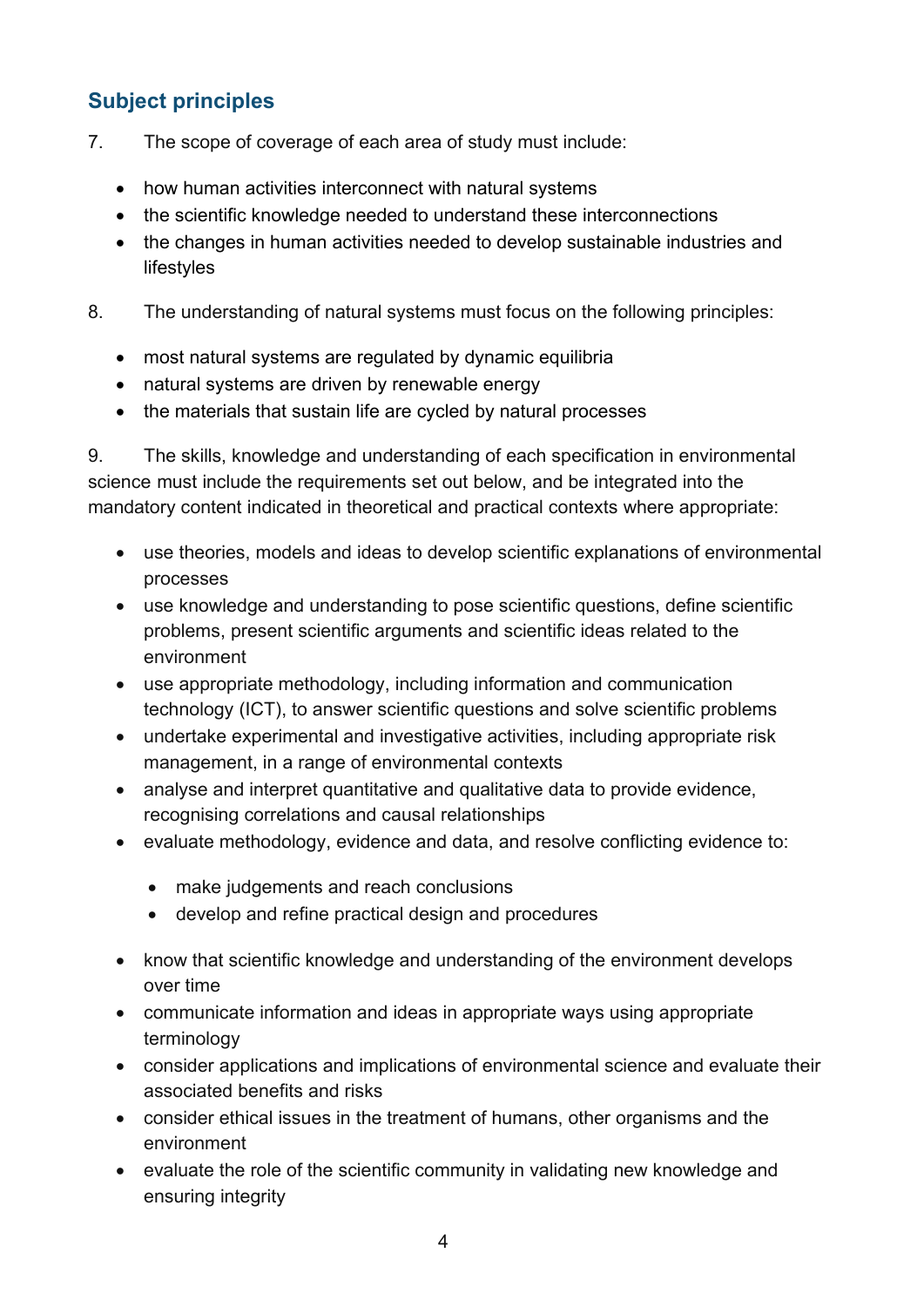• evaluate the ways in which society uses environmental science to inform decision making

#### <span id="page-15-0"></span>**Knowledge and understanding**

10. The knowledge and understanding must be read in conjunction with paragraphs 3- 9 of this content.

11. All of the knowledge and understanding shown below is required for the A level. The knowledge and understanding required for AS is shown in normal (non-bold) text; the knowledge and understanding in bold and contained in square brackets is only required for the A level.

12. Environmental science specifications must ensure students apply knowledge and understanding of all the Earth's main systems (atmosphere, hydrosphere, lithosphere, and biosphere) and their interconnected nature across a range of contexts.

13. Environmental science specifications must ensure that students develop a strong understanding of how humans interact with the environment, building on prior knowledge from science at GCSE. This will require students to also have an understanding of the breadth of different aspects of environmental science and to draw on assumed prior knowledge from science GCSE to extend knowledge or consider new scientific principles at level 3.

14. Students must investigate and critically evaluate the quality and nature of scientific evidence for human impact on the environment (both positive and negative) to inform argument and decision making.

15. Students must appreciate how environmental scientists investigate environmental issues and their role in planning and implementing strategies.

#### <span id="page-15-1"></span>**Areas of study**

<span id="page-15-2"></span>16. The areas of study have been divided into six main subsections.

#### **The living environment**

17. The emphasis should be placed on the interaction of living organisms with each other and their abiotic environment, and how an understanding of this can inform decisions that lead to sustainable human activities. Students must apply their understanding of these interactions in a wide range of contexts throughout this area.

#### **Conditions for life on Earth**

• how the main conditions, which allowed early life to develop and survive on planet Earth, came about, including: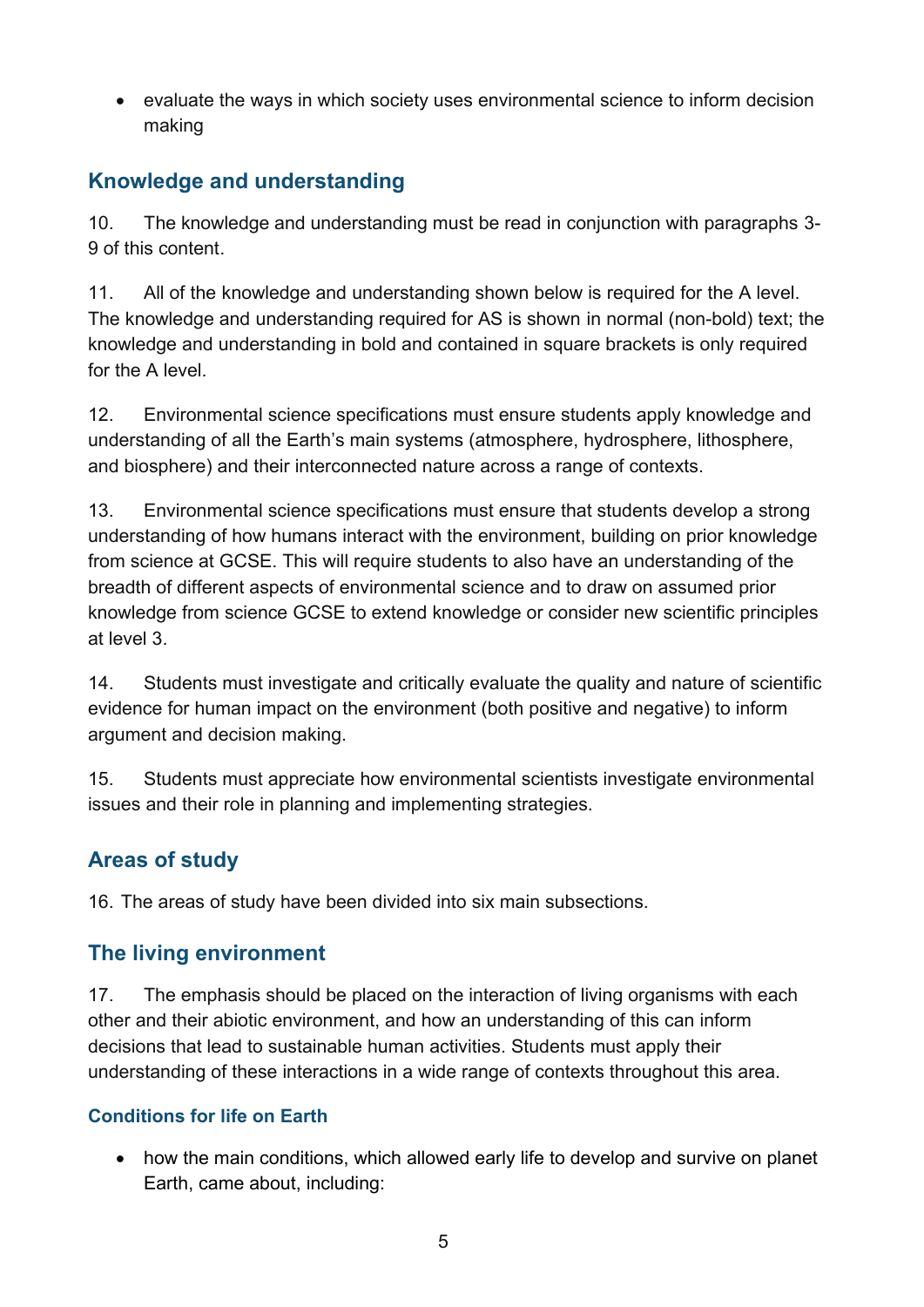- atmosphere, insolation, position in solar system, orbital behaviour and magnetosphere
- how the presence of life on Earth has brought about environmental change:
	- how biota have helped maintained stability through oxygen production and the formation of the ozone layer, carbon sequestration and biogeochemical cycles
	- how conditions for life were monitored historically and how these methods have developed over time

#### **Conservation of biodiversity**

- the importance of the conservation of biodiversity: resources and how sustainable habitat management strategies can be used to secure future supplies:
	- wood, fibres, oils, fuels and new foods
- the importance of the conservation of biodiversity: knowledge and how decisions over habitat conservation can be made to protect those species that have not yet been investigated:
	- biomimetics, medicines, physiological research, pest control species and genetic resources
- the importance of the conservation of biodiversity: ecosystem services and their interaction with each other, applied through a range of different contexts:
	- atmospheric composition, biogeochemical cycles, interspecies relationships and soil maintenance
- how humans influence biodiversity, with examples in a range of different contexts
- methods of conserving biodiversity:
	- setting conservation priorities: IUCN criteria, evolutionary uniqueness, endemic species and keystone species
	- legislation/protocols: protection of habitats and species, trade controls and regulation of sustainable exploitation
	- captive breeding and release programmes (CBR): methods of increasing breeding success, and soft and hard release programmes
	- habitat conservation: habitat creation, management and conservation of habitats including:
		- temperate broadleaf woodland
		- tropical rainforest
		- coral reefs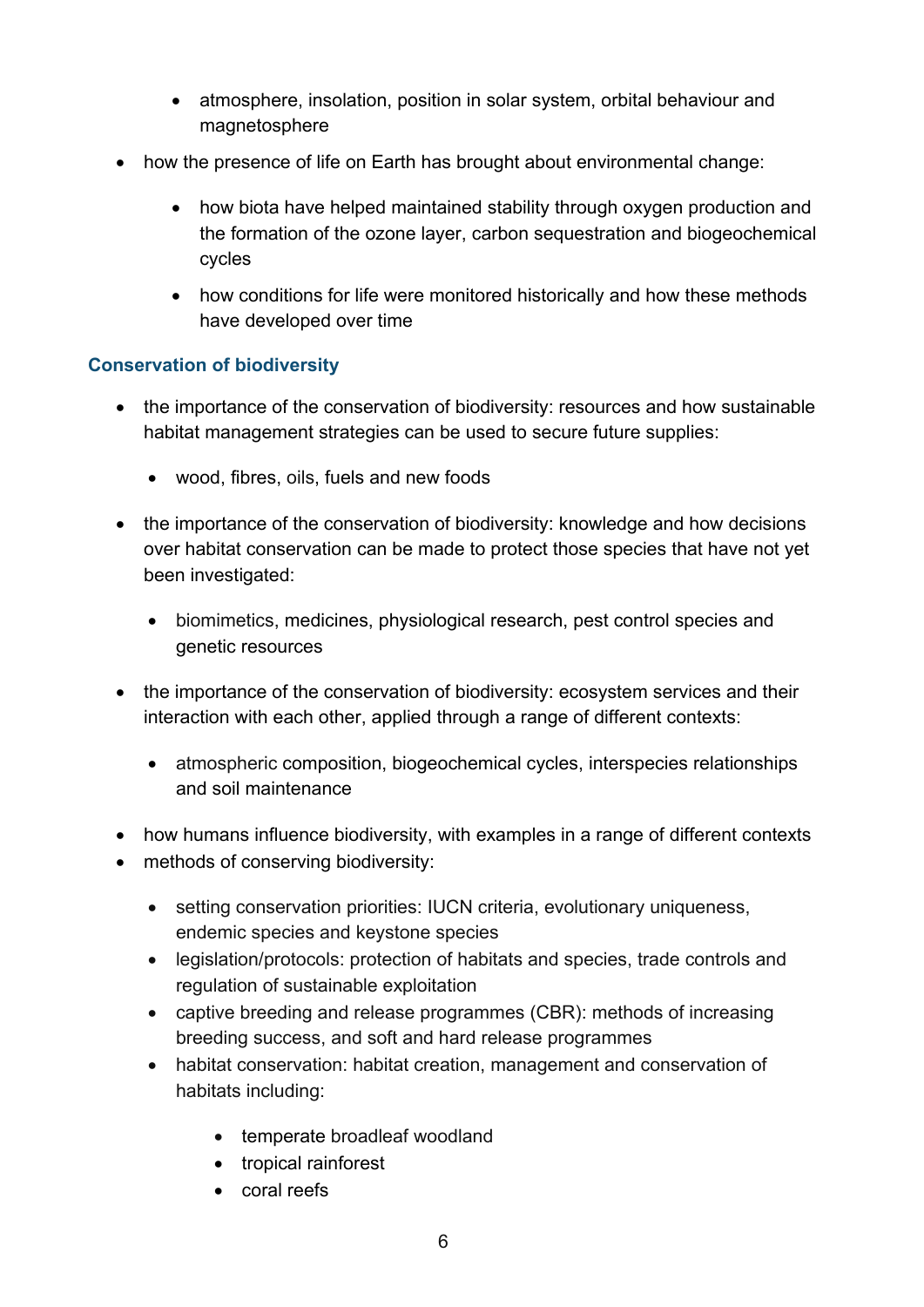- oceanic islands
- mangroves
- Antarctica
- the importance of ecological monitoring in conservation planning
- the use of new technologies in ecological monitoring e.g. satellite/radio tracking, DNA databases and image recognition

#### **Life processes in the biosphere and conservation planning**

- how adaptation to the environment affects species' habitat requirements and influences conservation decision-making
- the control of ecological succession in conserving plagioclimax habitats
- population control and management of desired and undesired species
- **[biocapacity and ecological footprints:**
	- **a comparison of the factors controlling the biocapacity of different regions**
	- **the impact of different ecological footprints on biocapacity]**

#### <span id="page-17-0"></span>**The physical environment**

18. The emphasis should be placed on understanding how anthropogenic activities are interconnected with physical processes, to formulate management strategies and plan sustainable activities.

#### **The atmosphere**

- how atmospheric energy processes involving ultra violet (UV), infra red (IR) and visible light in the stratosphere and troposphere affect life-support systems
- global climate change: how interconnected natural systems cause environmental change: negative and positive feedback mechanisms and tipping points
	- changes in ocean currents
	- changes in the cryosphere
	- changes in climatic processes
	- the difficulties of monitoring and predicting climate change
- **[carbon footprints and sustainable development]**
- ozone depletion:
	- the scientific basis of the Rowland-Molina hypothesis
	- the collection, analysis and interpretation of data
	- an evaluation of the data collection methods available and the reliability of the data produced
	- why ozone depletion has been greatest over Antarctica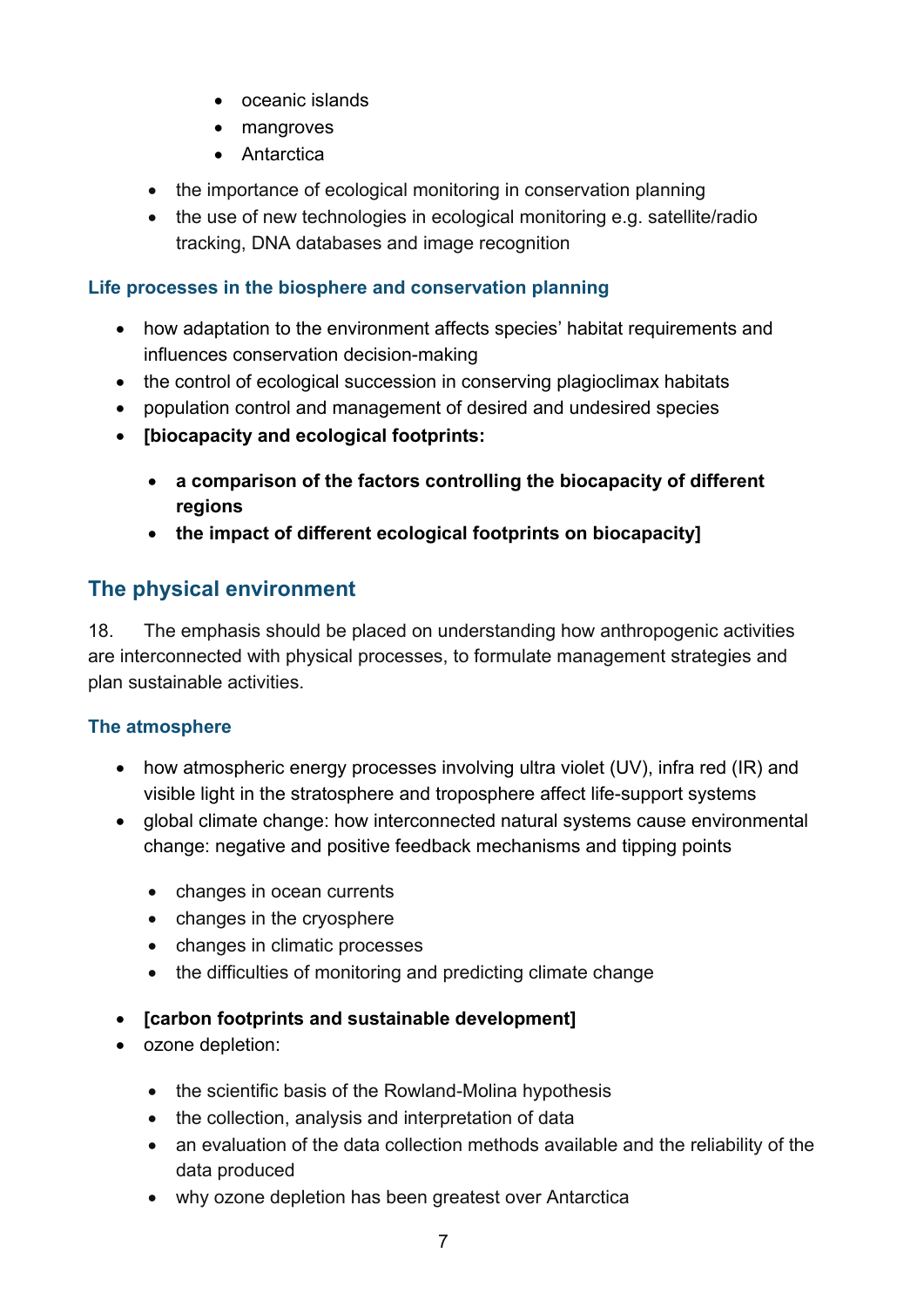- the restoration of the ozone layer
- an evaluation of the effectiveness of the methods used to restore the ozone layer

#### **The hydrosphere**

- the impact of unsustainable exploitation of water resources
- analysis and evaluation of sustainable management of water resources
- ocean currents: the importance of thermohaline circulation in distributing heat and regulating climate

#### **Mineral resources**

- the main groups of resources extracted from the lithosphere: metal ores, industrial minerals, construction materials
- geological processes that produced localised concentrations of recoverable mineral deposits: hydrothermal deposition, proterozoic marine sediments, physical and biological sediments
- reserves and resource, including Lasky's principle of lognormal mineral distribution
- how a range of different exploratory techniques work: satellite imagery, seismic surveys, gravimetry, magnetometry, resistivity and trial drilling
- factors affecting mine viability:
	- ore purity and chemical form
	- associated geology: overburden and hydrology
	- economics: cut-off ore grade and mining costs
- control of the environmental effects of mineral exploitation: turbid drainage water, spoil and leachate, site management and restoration
- strategies to secure future mineral supplies
	- improvements in exploratory techniques
	- bioleaching with acidophilic bacteria and phytomining
	- Cradle to Cradle design

#### **Biogeochemical cycles**

- the carbon, nitrogen and phosphorus cycles, including human influences
- the sustainable management of the carbon, nitrogen and phosphorus cycles

#### **Soils**

- how human activities affect soil fertility
- the causes of soil degradation and erosion
- soil management strategies to increase sustainability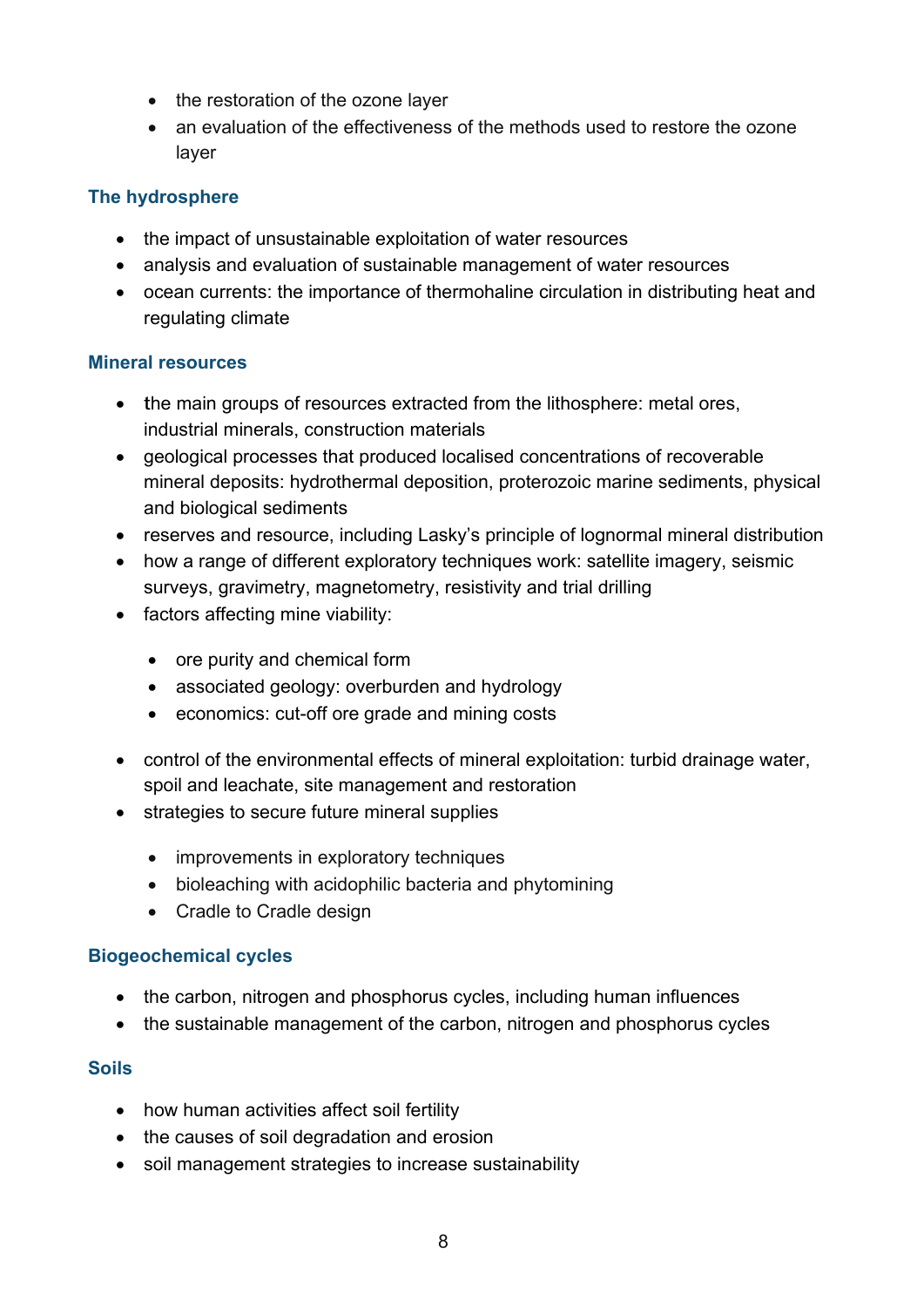#### <span id="page-19-0"></span>**Energy resources**

**19. [Students should understand how improvements in technology can provide increasing amounts of energy from sustainable sources. Students should understand how quantitative data are used to compare and evaluate new and existing technologies.**

- **the importance of energy supplies for the development of societies. The impact of the properties of energy resources: abundance, locational constraints, intermittency, energy density and need for energy conversions**
- **the sustainability of current energy resource exploitation: impact of extraction/harnessing, pollution and depletion of reserves**
- **strategies to secure future energy supplies:**
	- **evaluation of new extraction/harnessing technologies relating to:**
		- **fossil fuels**
		- **nuclear power: fission and fusion**
		- **renewable energy technologies**
		- **new energy storage systems**
	- **new energy conservation technologies**
		- **vehicle design for use and end of life**
		- **building design]**

#### <span id="page-19-1"></span>**Pollution**

**20. [Students should understand how the properties of materials and energy forms interact to result in environmental change. They should apply this knowledge to suggest solutions to minimise current pollution problems and prevent future problems. Students should apply their understanding through a range of different historic and contemporary pollution events.**

- **the properties of pollutants:**
	- **state of matter/energy form, density persistence/degradability, toxicity, reactivity, adsorption, solubility in lipids/water, bioaccumulation, biomagnification, synergism, mutagenic action, carcinogenic action and teratogenic action**
- **how environmental features affect pollution events:**
	- **dispersal: air/water currents, velocity and direction**
	- **features affecting degradation: temperature, light, oxygen, pH and presence of other chemicals**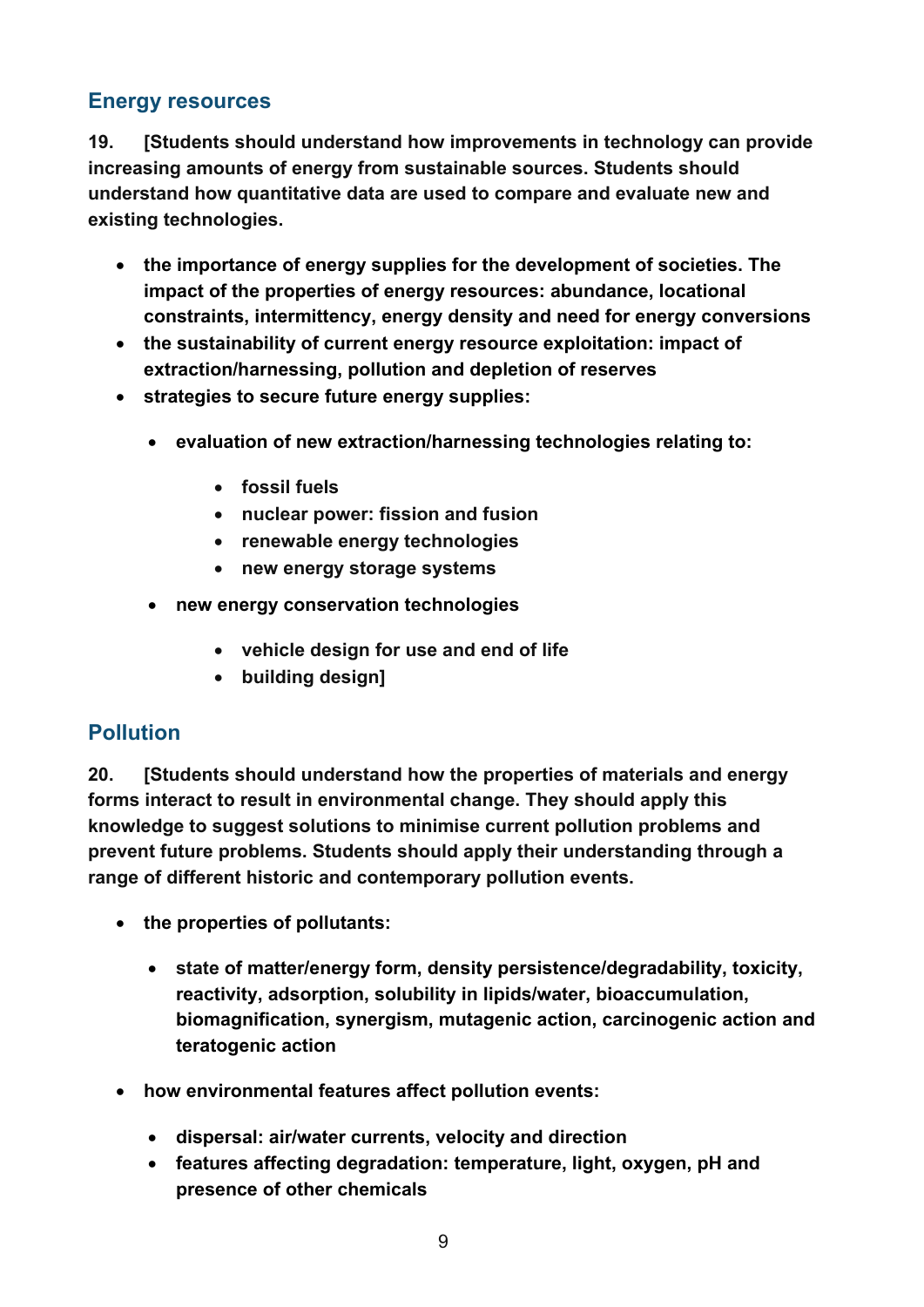- **temperature inversions**
- **presence of adsorbant materials**
- **strategies to control pollutants based on their properties and features of the environment:**
	- **critical pathway analysis: to predict pollutant mobility and inform monitoring programmes**
	- **critical group monitoring: to identify members of the public most at risk**
	- **emission location**
	- **emission timing**
	- **selection of control technologies: to reduce production, reduce release and mitigate damage caused**
	- **the use of scientific knowledge to develop new pollution control technologies e.g. adsorption of heavy metals using polymers, phytoremediation of land contaminated with heavy metals and bioremediation of hydrocarbon spills]**

#### <span id="page-20-0"></span>**Biological resources**

**21. [Students must develop an understanding of the challenge of providing food and forest resources for a growing human population without damaging the planet's life-support systems. Interaction with other areas should be emphasised, including energy resources, pollution and the physical environment.**

#### **Agriculture**

- **agroecosystems and agricultural energetics: the selection of species, control of predators and control of abiotic factors to maximise food production**
- **manipulation of food species to increase productivity: the advantages and disadvantages of the methods that are available to improve crop and livestock gene pools**
- **environmental impacts of agriculture**
- **social/economic/ political factors which influence agricultural production**
- **strategies to increase the sustainability of agriculture: pest control, nutrient supplies, energy inputs and social impacts**

#### **Aquatic food production systems**

- **marine productivity**
	- **the role of nutrients in controlling biological productivity**
	- **a comparison of productivity in open oceans, coastal areas and areas with upwelling**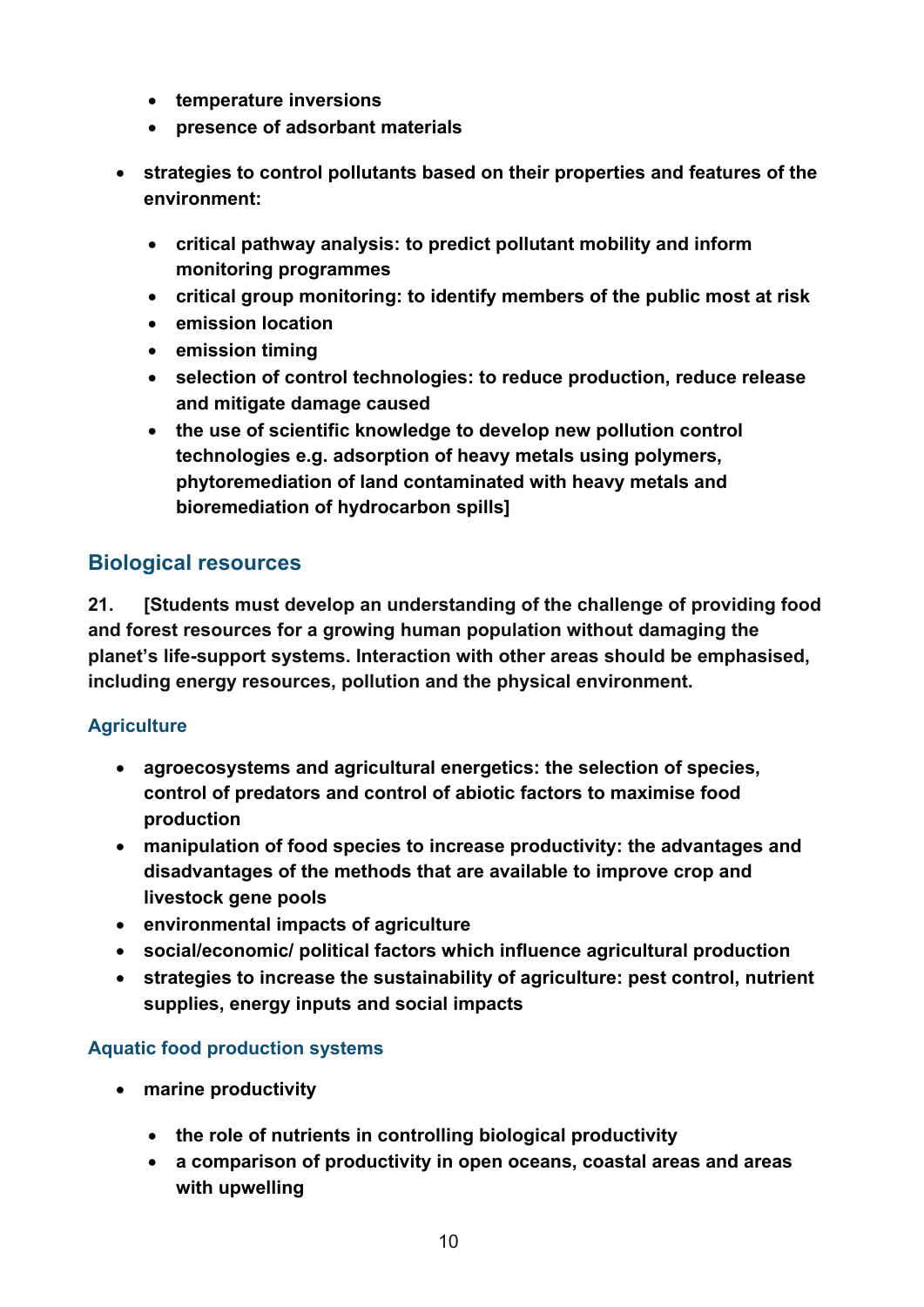- **fishing**
	- **the advantages and disadvantages of the main fishing methods: catch effectiveness, energy inputs and environmental impacts**
	- **methods of estimating fish populations and Maximum Sustainable Yield**
	- **methods of reducing environmental impacts of fishing**
- **aquaculture**
	- **relative merits of extensive and intensive aquaculture: productivity, energetics and environmental impacts**
	- **the extent to which aquaculture can replace fishing**
	- **methods of reducing environmental changes caused by aquaculture**

#### **Forest resources**

- **the resources and life-support services gained from forests**
- **the relationship between forestry and productivity and biodiversity**
- **the causes of deforestation**
- **the effect of deforestation on biodiversity, hydrology, soil and climate**
- **sustainable forest management]**

#### <span id="page-21-0"></span>**Sustainability**

**22. [The subject principles that are the focus in all topics should be used to develop a holistic understanding of sustainability and the circular economy. Examples should be taken from throughout the areas of study to gain an understanding of the interconnected nature of:**

- **environmental problems**
- **solutions to these problems**

#### **Dynamic equilibria**

- **negative feedback mechanisms which resist change**
- **positive feedback mechanisms which increase change**
- **equilibrium tipping points which lead to new equilibria**
- **diverse systems are more likely to be resistant to change**

#### **Energy**

- **natural systems are driven by energy in very different ways from anthropogenic systems**
- **natural systems are driven by renewable energy, especially solar power**
- **natural processes use low energy-density resources**
- **most natural processes occur at low temperatures**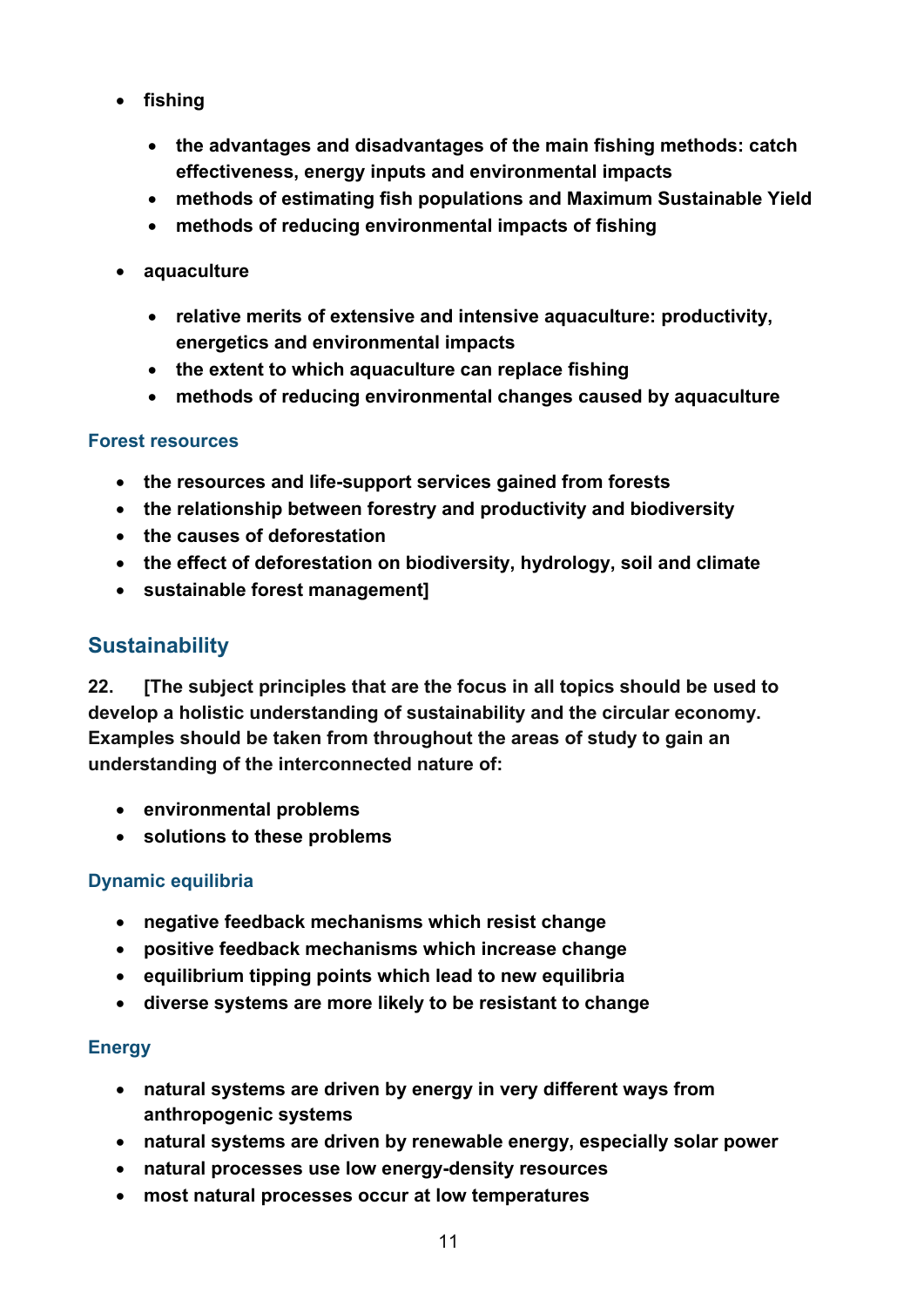#### **Material cycles**

- **the linear nature of human systems which lead to resource depletion and waste generation**
- **natural processes often link together in sequences that create cycles, with the waste products of one process being the raw materials for other processes**
- **natural waste products are either non-toxic or do not build up to cause toxicity**

#### **The circular economy**

**23. A circular economy should be evaluated as a possible development strategy that engages in a benign way with natural systems. The main features of the circular economy must be considered in terms of the development of sustainable lifestyles:** 

- **cycling of materials**
- **energy derived from renewable sources**
- **human activities should support ecosystems**
- **separation of technical and biological materials**
- **how diverse systems are more resistant to change**
- **connected systems where the waste product of one process is the raw material for another process**
- **design of products for end of life reuse**
- **optimum production rather than maximum production**
- **technologies to design new products and improve system effectiveness**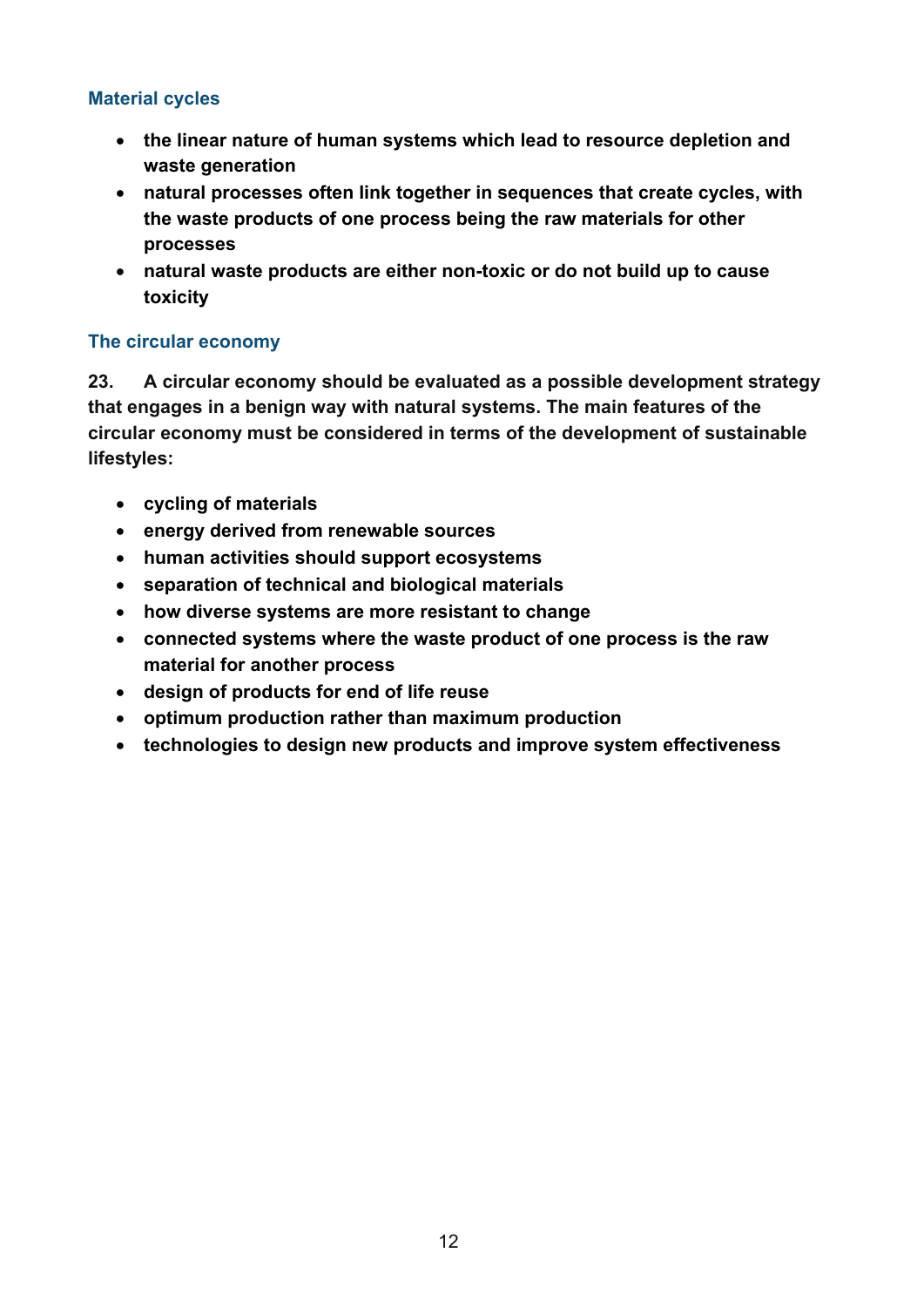# <span id="page-23-0"></span>**Appendix 1 - working scientifically**

Specifications in environmental science must encourage the development of the skills, knowledge and understanding in science through teaching and learning opportunities for regular hands-on practical work.

Although not directly assessed, students are expected to carry out investigative/ practical activities, including fieldwork, appropriate to the study of a range of environmental systems.

AS and A level specifications must require students to undertake fieldwork which meets the minimum requirements of 2 days of fieldwork for AS and 4 days for A level. If a mixture of fieldwork and laboratory-based activities is chosen then the equivalent minimum requirement would be [1](#page-11-0) day of fieldwork plus 6 lab-based activities<sup>1</sup> for AS and 2 days of fieldwork plus 12 lab-based activities for A level.

At AS and A level students should have first-hand experience of<sup>[2](#page-23-1)</sup>:

- sampling: including at least 3 different sampling techniques and at least 3 different methodologies at AS and at least 6 different sampling techniques and at least 6 different methodologies at A Level:
	- examples of sampling techniques: pitfall traps, Tüllgren funnel, soil texture analysis, water turbidity, light traps
	- examples of methodologies: the selection of suitable methodologies to collect representative, statistically significant data: random sampling, systematic sampling; suitable timing of sampling; sample details: size, number; standardisation of technique
- measuring abiotic factors: for example, light intensity, temperature, humidity, edaphic factors
- measuring biotic factors: for example, population size, species richness, species distribution, biodiversity
- measuring abiotic and biotic factors related to anthropogenic influences for example:
	- the effect of water turbidity on light penetration and the distribution of benthic organisms

 $\overline{a}$ 

 $1$  A lab based activity is an activity in which students collect, measure or analyse data, factors or substances in a laboratory setting

<span id="page-23-1"></span> $2$  The examples listed below are neither compulsory nor exhaustive but illustrate the types of activities to be included.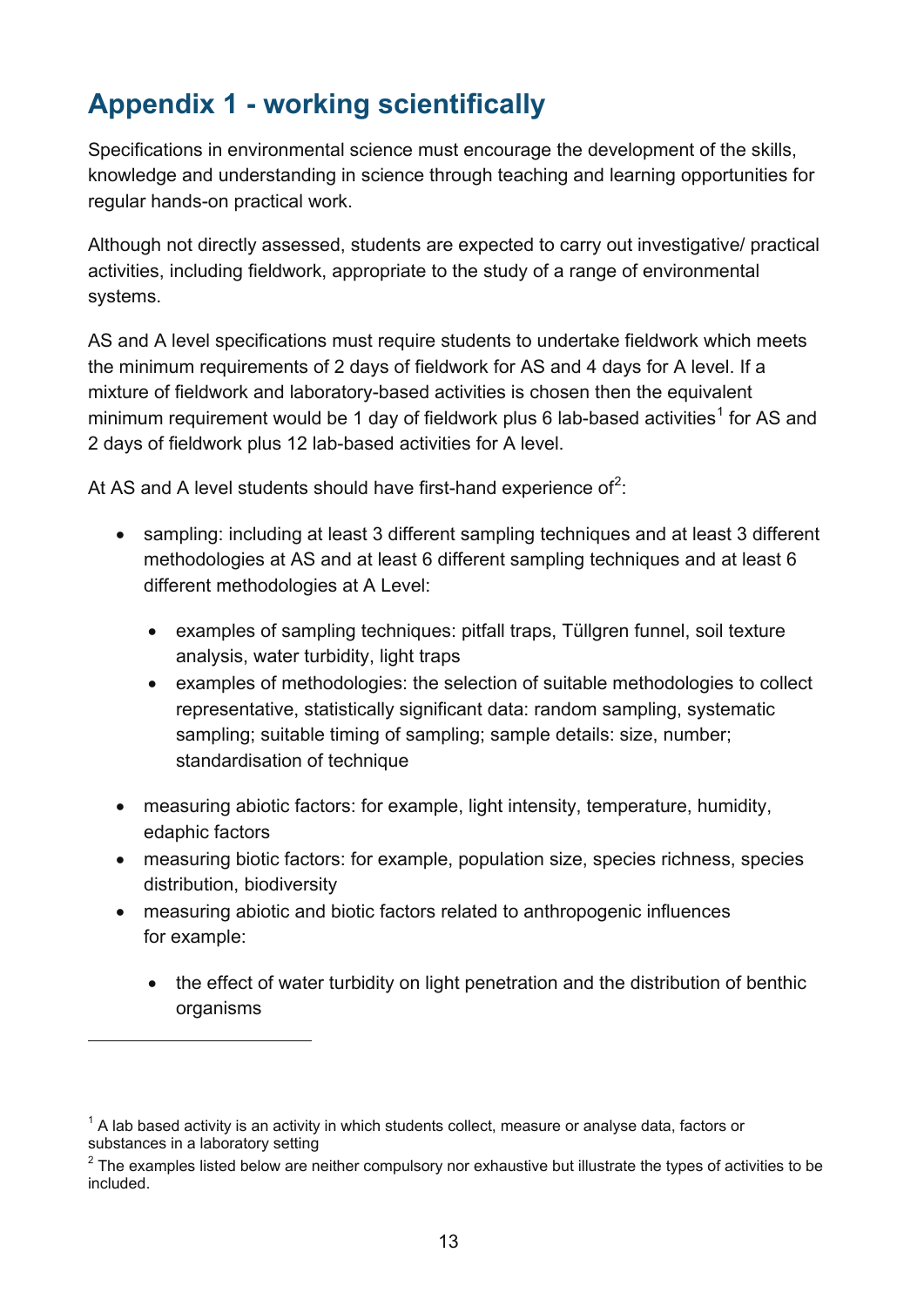- the effect of slope angle and vegetation cover on rain splash soil erosion
- the effectiveness of noise reduction methods on noise pollution around an airport / near a road

Specifications in environmental science must signpost investigative/practical activities integrated into the subject knowledge and understanding that will allow students the opportunity to develop the required practical skills.

### <span id="page-24-0"></span>**Practical skills identified for indirect assessment and developed through teaching and learning**

Practical work undertaken throughout the course will enable students to develop the following skills:

#### <span id="page-24-1"></span>**Independent thinking**

- solve problems set in practical contexts
- analyse and evaluate existing scientific knowledge
- apply scientific knowledge to practical contexts
- plan scientific investigations and apply investigative approaches and methods to practical work

#### <span id="page-24-2"></span>**Use and application of scientific methods and practices**

- comment on experimental design and evaluate scientific methods
- evaluate results and draw conclusions with reference to measurement uncertainties and errors
- identify variables including those that must be controlled
- know how to safely and correctly use a range of practical equipment and materials
- collect and present information and data in a scientific way

#### <span id="page-24-3"></span>**Numeracy and the application of mathematical concepts in a practical context**

- plot and interpret graphs
- process and analyse data using appropriate mathematical skills as exemplified in the mathematical requirements
- consider margins of error, accuracy and precision of data

#### <span id="page-24-4"></span>**Instruments and equipment**

• know and understand how to use experimental and practical instruments, equipment and techniques appropriate to the knowledge and understanding included in the specification, including: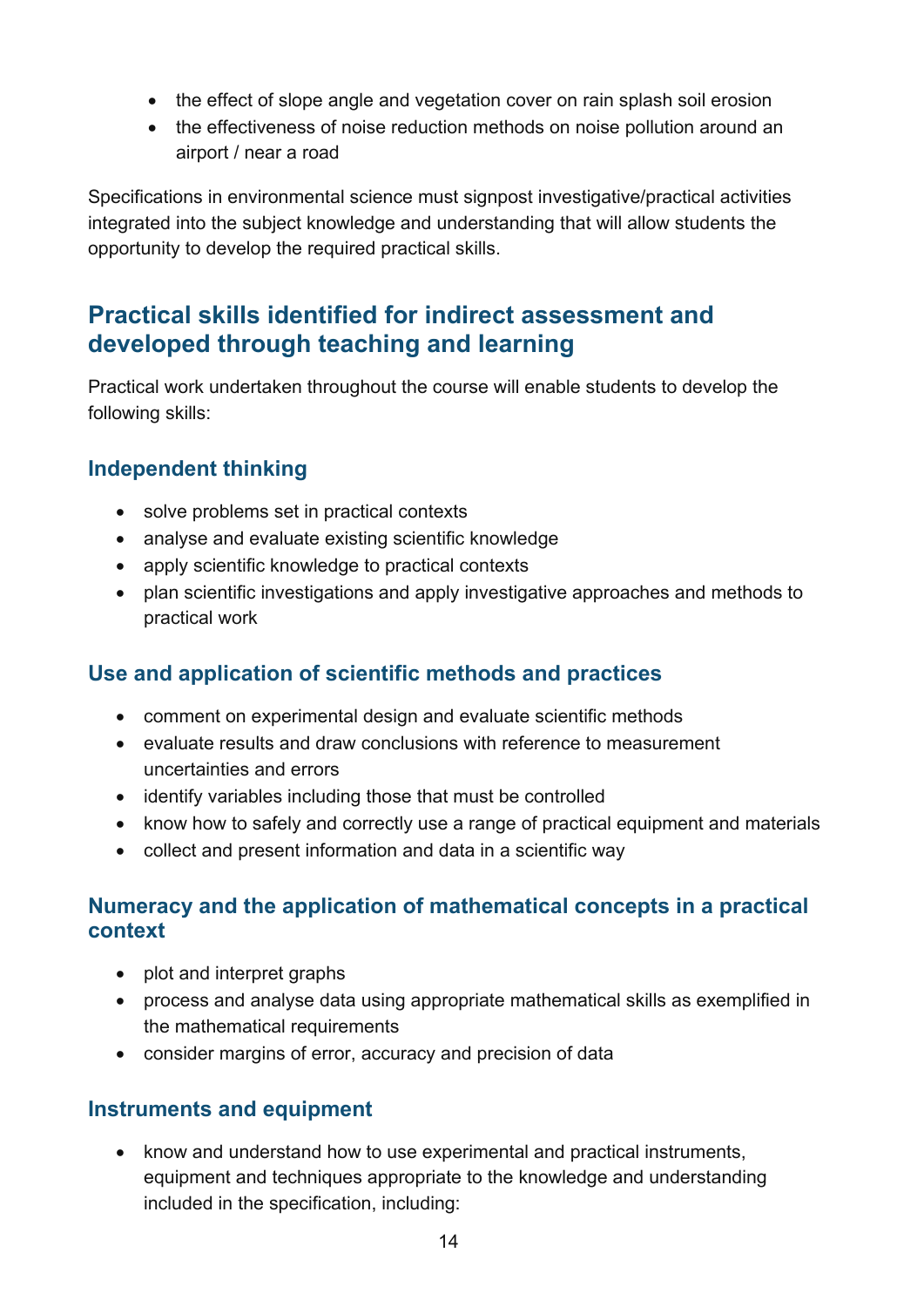- using appropriate apparatus/ instruments to record quantitative measurements ( for example temperature, length and pH)
- using appropriate apparatus/ instruments and methodologies to measure abiotic and biotic factors (for example, light intensity, humidity, population size)
- sampling techniques (for example pitfall traps, Tüllgren funnel, soil texture analysis, water turbidity, light traps)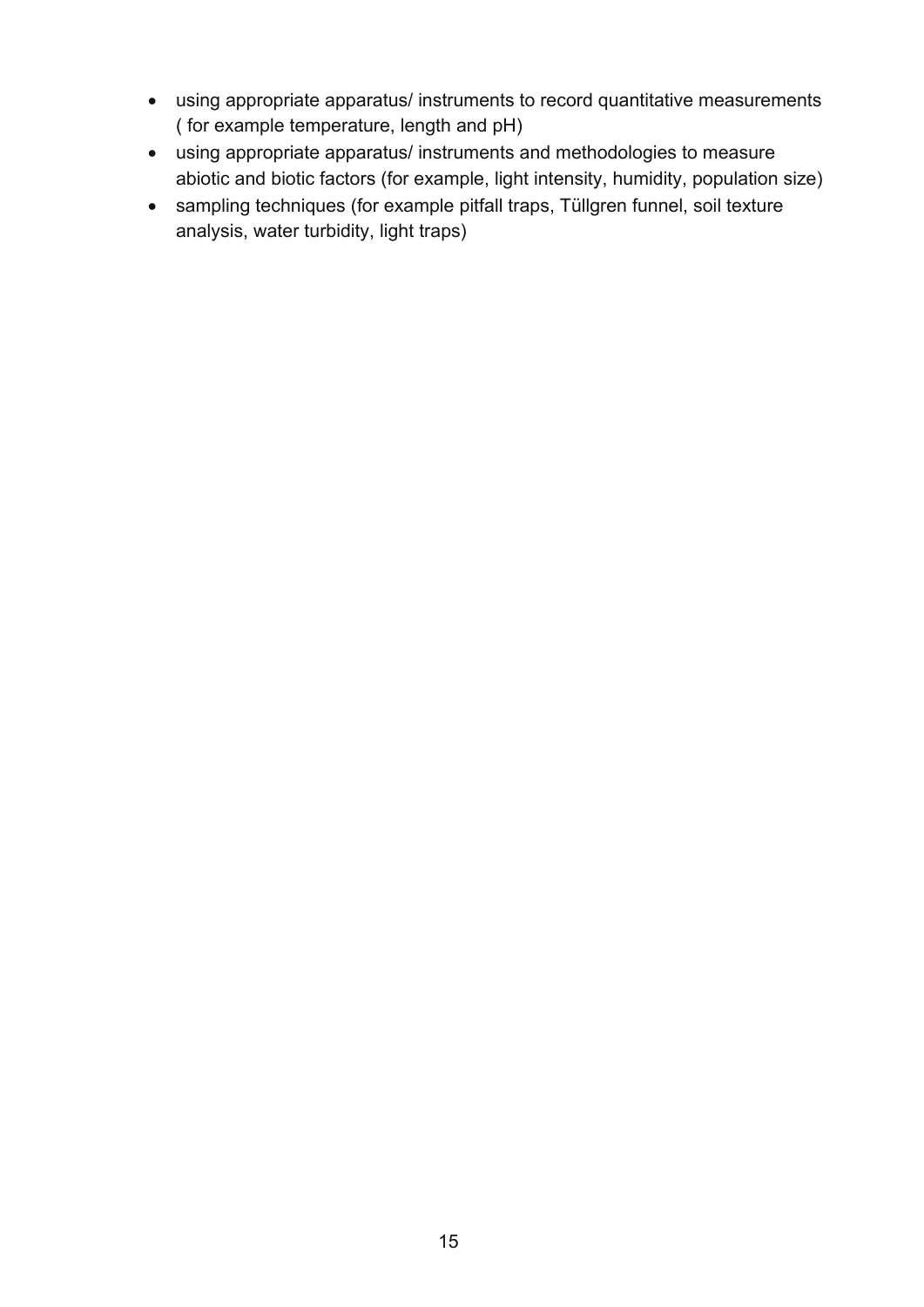# <span id="page-26-0"></span>**Appendix 2 - mathematical requirements and exemplifications**

In order to be able to develop their skills, knowledge and understanding in science, students need to have been taught, and to have acquired competence in, the appropriate areas of mathematics relevant to the subject as indicated in the table of coverage below.

All mathematical content must be assessed within the lifetime of the specification.

The assessment of mathematical skills must be embedded in the assessment of environmental science skills and be set in the context of environmental issues.

The following tables illustrate where these mathematical skills may be developed. Those shown in bold type would only be tested in the full A level course.

This list of examples is not exhaustive. These skills could be developed in other areas of specification content.

| Ref. | <b>Mathematical skills</b>                                          | <b>Exemplification of mathematical skill in the</b><br>context of A level environmental science<br>(examples are not limited to those given below)                                                                                                                                                                                                                                                                                                               |
|------|---------------------------------------------------------------------|------------------------------------------------------------------------------------------------------------------------------------------------------------------------------------------------------------------------------------------------------------------------------------------------------------------------------------------------------------------------------------------------------------------------------------------------------------------|
|      | Arithmetic and numerical computation                                |                                                                                                                                                                                                                                                                                                                                                                                                                                                                  |
| 1    | Recognise and make<br>use of appropriate<br>units in calculations   | Candidates should demonstrate their ability to:<br>convert between units such as length and<br>volume e.g. calculating surface area: volume<br>ratios in energy conservation<br>select appropriate units and values for a<br>$\bullet$<br>calculation e.g. estimating water and organic<br>matter content of soils                                                                                                                                               |
| 2    | Recognise and use<br>expressions in<br>decimal and standard<br>form | Candidates should demonstrate their ability to:<br>use an appropriate number of decimal places in<br>calculations e.g. calculating mean population<br>density from multiple sample sites in a habitat<br>carry out calculations using numbers in<br>standard and ordinary form e.g. when<br>comparing production of different energy<br>resources<br>convert between numbers in standard and<br>ordinary form e.g. when using masses in<br>biogeochemical cycles |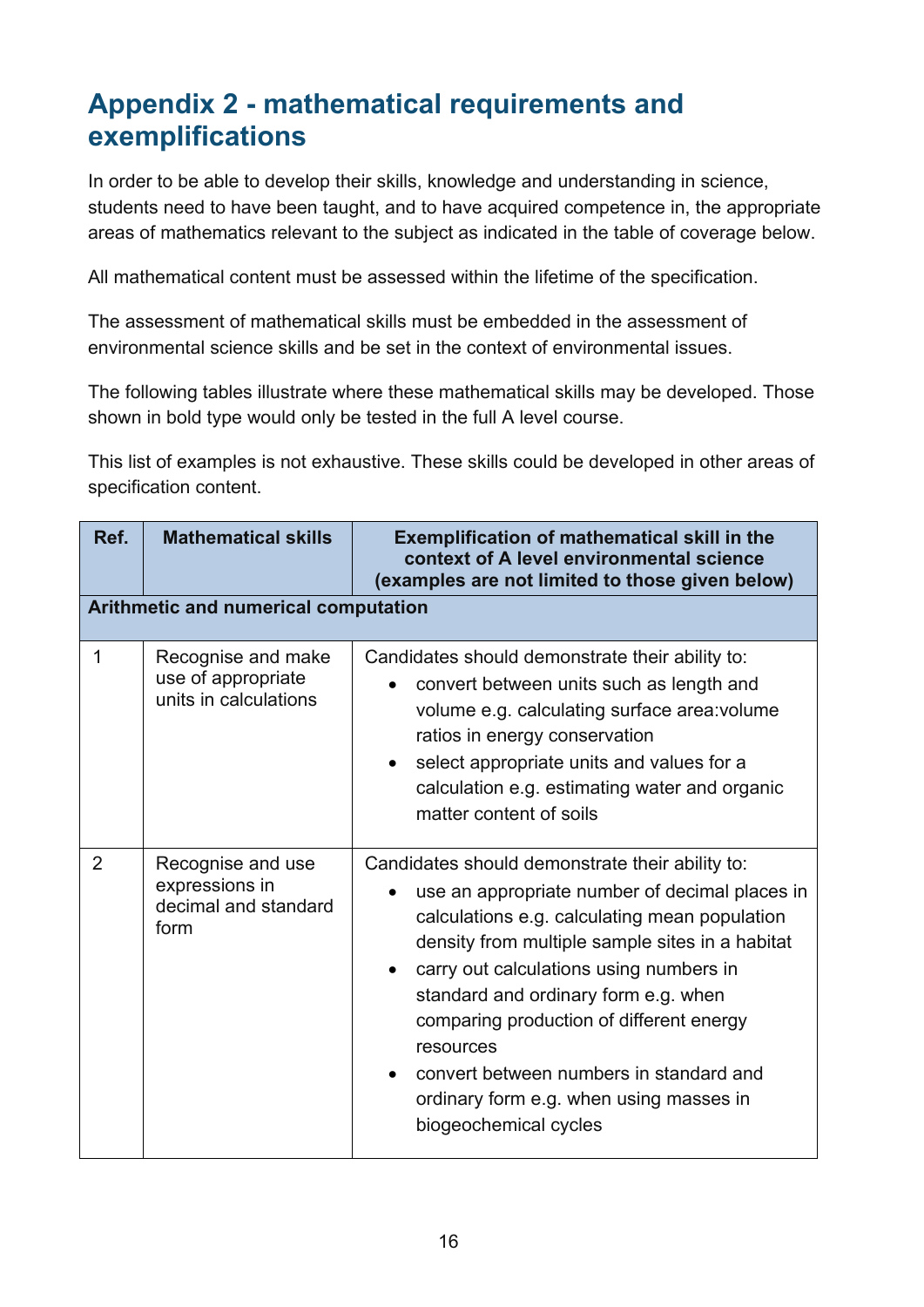| 3              | Use ratios, fractions<br>and percentages                                                   | Candidates should demonstrate their ability to:<br>calculate percentage yields e.g. in pollution<br>control<br>calculate surface area to volume ratios and<br>$\bullet$<br>relate this to heat loss<br>calculate and compare percentage loss e.g. of<br>$\bullet$<br>rain forests over a given time period or of<br>declining populations of endangered species                                                  |
|----------------|--------------------------------------------------------------------------------------------|------------------------------------------------------------------------------------------------------------------------------------------------------------------------------------------------------------------------------------------------------------------------------------------------------------------------------------------------------------------------------------------------------------------|
| $\overline{4}$ | <b>Estimate results</b>                                                                    | Candidates should demonstrate their ability to:<br>estimate results to sense check that the<br>calculated values are appropriate, such as<br>when calculating residence times in different<br>water reservoirs                                                                                                                                                                                                   |
| 5              | Use calculators to find<br>and use power,<br>exponential [and<br>logarithmic<br>functions] | Candidates should demonstrate their ability to:<br>interpret population growth curves<br>compare noise values quoted in decibel units                                                                                                                                                                                                                                                                            |
|                | <b>Handling data</b>                                                                       |                                                                                                                                                                                                                                                                                                                                                                                                                  |
| 6              | Use an appropriate<br>number of significant<br>figures                                     | Candidates should demonstrate their ability to:<br>report calculations to an appropriate number of<br>significant figures given raw data quoted to<br>varying numbers of significant figures e.g. in<br>calculating indices of biodiversity<br>understand that calculated results can only be<br>reported to the limits of the least accurate<br>measurement e.g. in estimating lifetimes of<br>mineral reserves |
| $\overline{7}$ | Find arithmetic means                                                                      | Candidates should demonstrate their ability to:<br>find the mean of a range of data e.g. mean<br>power output of a wind farm                                                                                                                                                                                                                                                                                     |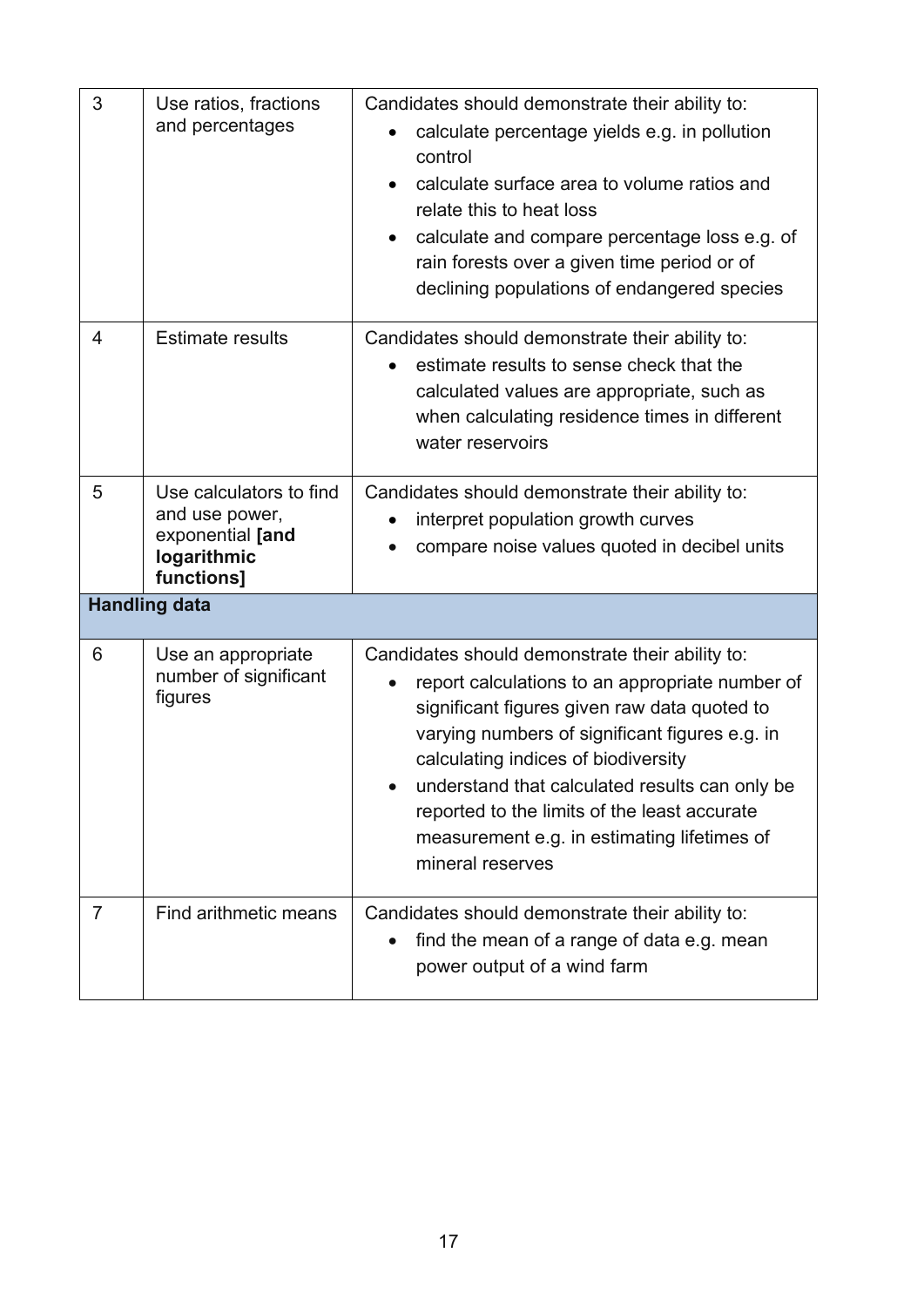| 8  | Construct and<br>interpret frequency<br>tables and diagrams,<br>bar charts and<br>histograms | Candidates should demonstrate their ability to:<br>represent a range of data in a table with clear<br>headings, units and consistent decimal places<br>e.g. to compare the energy density, production<br>cost, carbon intensity and mean load factor for<br>a range of energy resources<br>interpret data from a variety of tables e.g. data<br>$\bullet$<br>relating to aquifer flow rates<br>plot a range of data in an appropriate format<br>e.g. atmospheric carbon dioxide levels,<br>atmospheric temperature and solar output over<br>time represented on a graph<br>interpret data from a variety of graphs e.g.<br>$\bullet$<br>change in electricity cost from renewable<br>energy sources, industrial output and level of<br>financial incentives/tax over a number of years |
|----|----------------------------------------------------------------------------------------------|----------------------------------------------------------------------------------------------------------------------------------------------------------------------------------------------------------------------------------------------------------------------------------------------------------------------------------------------------------------------------------------------------------------------------------------------------------------------------------------------------------------------------------------------------------------------------------------------------------------------------------------------------------------------------------------------------------------------------------------------------------------------------------------|
| 9  | Understand simple<br>probability                                                             | Candidates should demonstrate their ability to:<br>use the term probability appropriately when<br>investigating causal relationships such as the<br>link between human health problems and urban<br>pollutants                                                                                                                                                                                                                                                                                                                                                                                                                                                                                                                                                                         |
| 10 | Understand the<br>principles of sampling<br>as applied to scientific<br>data                 | Candidates should demonstrate their ability to:<br>analyse random data collected by an<br>appropriate means e.g. use Simpson's index of<br>diversity to compare the biodiversity of habitats<br>exposed to different pollution types or<br>management regimes<br>analyse systematic data along a transect to<br>$\bullet$<br>monitor impacts of pollution with increasing<br>distance from a copper smelter                                                                                                                                                                                                                                                                                                                                                                            |
| 11 | Understand the terms<br>mean, median and<br>mode                                             | Candidates should demonstrate their ability to:<br>calculate or compare the mean, median and<br>$\bullet$<br>mode of a set of data e.g. of yields of fish<br>farmed under different conditions or fish from<br>commercial catches                                                                                                                                                                                                                                                                                                                                                                                                                                                                                                                                                      |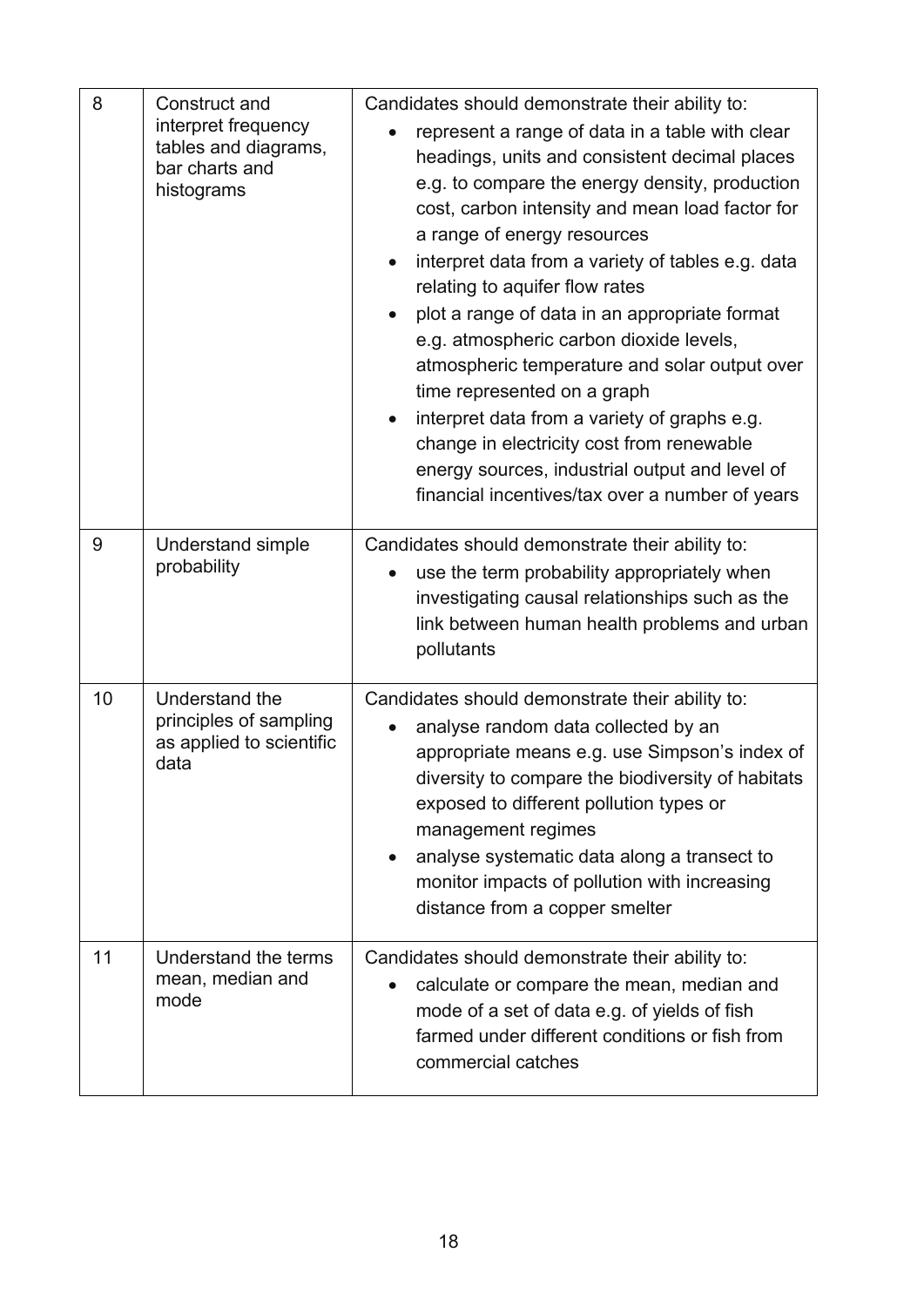| 12             | Use a scatter diagram<br>to identify a<br>correlation between<br>two variables                                                         | Candidates should demonstrate their ability to:<br>interpret a scatter graph e.g. to compare<br>human development index with environmental<br>footprint of different countries                                                                                                                                                                                                                             |
|----------------|----------------------------------------------------------------------------------------------------------------------------------------|------------------------------------------------------------------------------------------------------------------------------------------------------------------------------------------------------------------------------------------------------------------------------------------------------------------------------------------------------------------------------------------------------------|
| 13             | Make order of<br>magnitude<br>calculations                                                                                             | Candidates should demonstrate their ability to:<br>compare storage volumes of natural water<br>reservoirs and transfer rates<br>calculate national energy use from population<br>and individual use data                                                                                                                                                                                                   |
| 14             | [Select and use a<br>statistical test]                                                                                                 | [Candidates should demonstrate their ability to<br>select and use:<br>the chi-squared test (goodness of fit and<br>association)<br>the Student's t-test<br>Spearman's rank<br><b>Mann-Whitney U test]</b>                                                                                                                                                                                                  |
| 15             | Understand measures<br>of dispersion,<br>including standard<br>deviation and range                                                     | Candidates should demonstrate their ability to:<br>calculate the standard deviation e.g. of crop<br>yield for a given nutrient input<br>understand why standard deviation is a useful<br>$\bullet$<br>measure of dispersion for a given set of data<br>e.g. for comparison with other data sets with<br>different means such as populations of<br>endangered species under different<br>management regimes |
| 16             | <b>Identify uncertainties</b><br>in measurements and<br>use simple techniques<br>to determine<br>uncertainty when data<br>are combined | Candidates should demonstrate their ability to:<br>calculate percentage error where there are<br>uncertainties in measurement e.g. estimating<br>total population using sub-samples in a<br>preliminary study                                                                                                                                                                                              |
| <b>Algebra</b> |                                                                                                                                        |                                                                                                                                                                                                                                                                                                                                                                                                            |
| 17             | Understand and use<br>the symbols: $=$ , $\lt$ , $\lt$<br>$\gg$ , $>$ and $\sim$ .                                                     | No exemplification required                                                                                                                                                                                                                                                                                                                                                                                |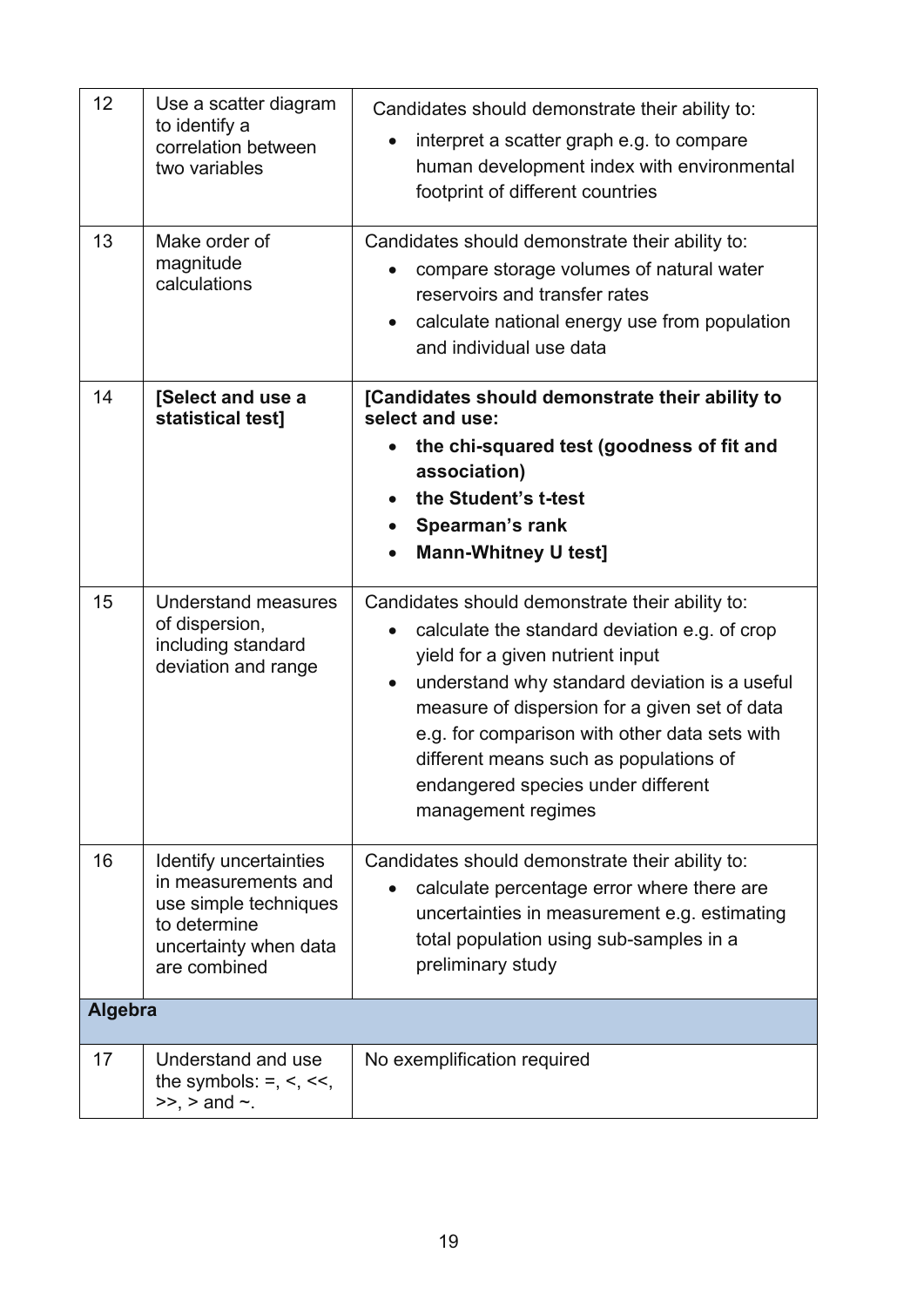| 18            | Change the subject of<br>an equation                                                                             | Candidates should demonstrate their ability to:<br>use and manipulate equations e.g. nutrient<br>transfer rates, energy conversion efficiencies and<br>fish maximum sustainable yields                                                                                                                                                                                                                       |
|---------------|------------------------------------------------------------------------------------------------------------------|--------------------------------------------------------------------------------------------------------------------------------------------------------------------------------------------------------------------------------------------------------------------------------------------------------------------------------------------------------------------------------------------------------------|
| 19            | Substitute numerical<br>values into algebraic<br>equations using<br>appropriate units for<br>physical quantities | Candidates should demonstrate their ability to:<br>use a given equation e.g. Simpson's- index of<br>diversity:<br><b>D</b> = $\frac{N (N-1)}{\Sigma n (n-1)}$<br>to assess the impact of a new habitat management<br>regime                                                                                                                                                                                  |
| 20            | Solve algebraic<br>equations                                                                                     | Candidates should demonstrate their ability to:<br>solve equations in an environmental context<br>e.g. calculations using the universal soil loss<br>equation to assess the effectiveness of soil<br>conservation programmes                                                                                                                                                                                 |
| 21            | [Use logarithms in<br>relation to quantities<br>that range over<br>several orders of<br>magnitude]               | [Candidates should demonstrate their ability to:<br>use a logarithmic scale in the context e.g. of<br>noise pollution levels]                                                                                                                                                                                                                                                                                |
| <b>Graphs</b> |                                                                                                                  |                                                                                                                                                                                                                                                                                                                                                                                                              |
| 22            | Understand data<br>presented in a variety<br>of graphical forms                                                  | Candidates should demonstrate their ability to:<br>interpret data in a range of graphical forms,<br>including line graphs, which may involve<br>logarithmic scales, bar charts, stacked bar<br>charts, histograms, kite diagrams, pie graphs,<br>scatter graphs, 3-dimensional graphs, flow<br>diagrams, Sankey diagrams and circular<br>(radar) diagrams to enable a wide variety of<br>data to be analysed |
| 23            | Translate information<br>between graphical,<br>numerical and<br>algebraic forms                                  | Candidates should demonstrate their ability to:<br>understand that data may be presented in a<br>number of formats and be able to use these<br>data e.g. dissolved oxygen levels, soil erosion<br>rates                                                                                                                                                                                                      |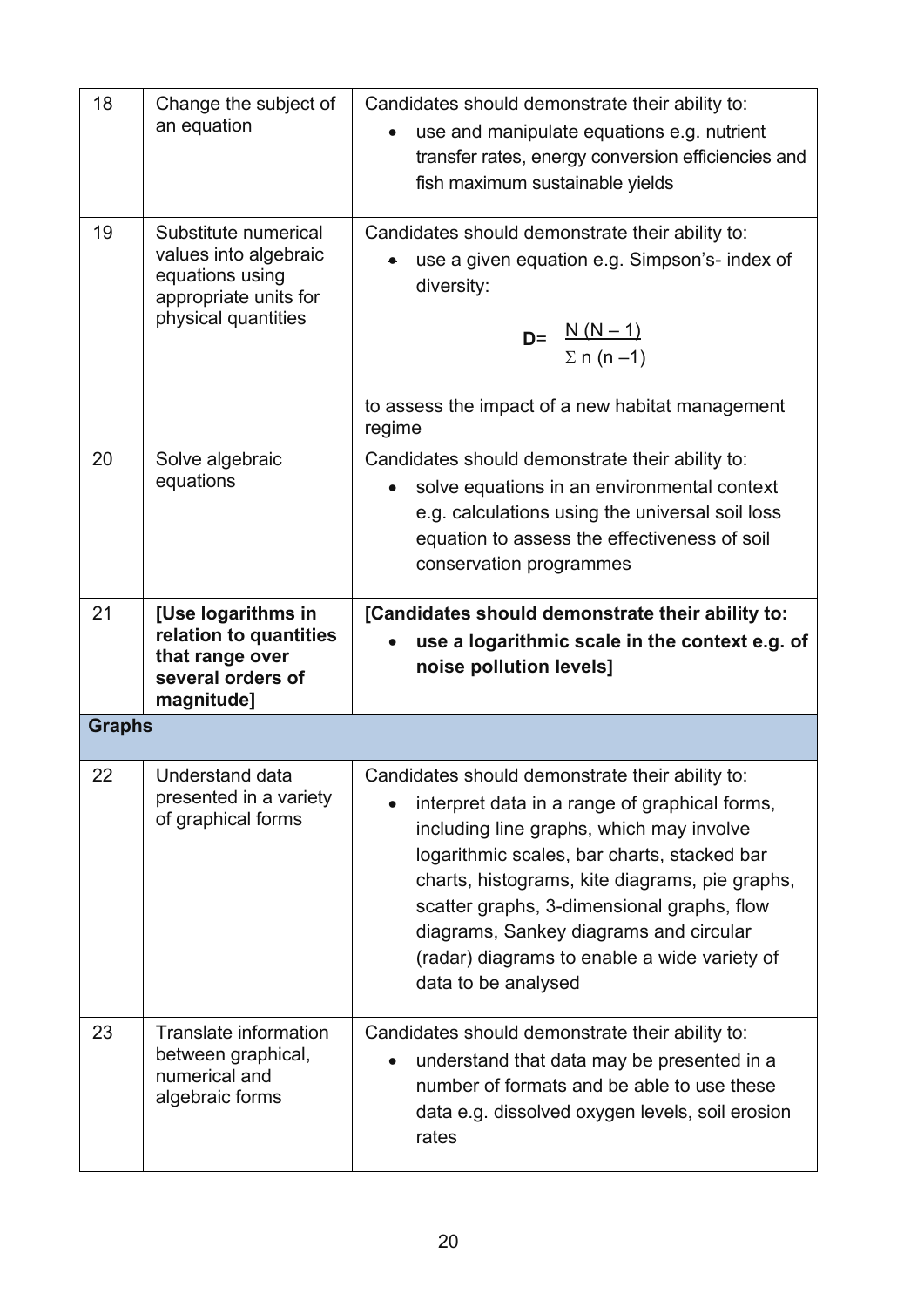| 24 | Plot two variables<br>from experimental or<br>other data                                            | Candidates should demonstrate their ability to:<br>select an appropriate format for presenting<br>data, bar charts, histograms, graphs and<br>scatter graphs e.g. organic matter and oxygen<br>depletion, nutrient inputs and yield increase                                                                                              |  |
|----|-----------------------------------------------------------------------------------------------------|-------------------------------------------------------------------------------------------------------------------------------------------------------------------------------------------------------------------------------------------------------------------------------------------------------------------------------------------|--|
| 25 | Understand that $y =$<br>$mx + c$ represents a<br>linear relationship                               | Candidates should demonstrate their ability to:<br>predict/sketch the shape of a graph with a<br>linear relationship, whether with a positive or<br>negative correlation e.g. the relationship<br>between insolation and solar panel output                                                                                               |  |
| 26 | [Determine the<br>intercept of a graph]                                                             | [Candidates should demonstrate their ability to:<br>read an intercept point from a graph e.g. the<br>temperature at which oxygen levels fall too<br>low to support particular aquatic species]                                                                                                                                            |  |
| 27 | Calculate rate of<br>change from a graph<br>showing a linear<br>relationship                        | Candidates should demonstrate their ability to:<br>calculate a rate from a graph e.g. rate of<br>infiltration through rocks with different<br>permeabilities                                                                                                                                                                              |  |
| 28 | Draw and use the<br>slope of a tangent to<br>a curve as a measure<br>of rate of change              | Candidates should demonstrate their ability to:<br>use this method to measure the gradient of a<br>point on a curve e.g. rate of heat loss through<br>double glazing with varying gaps                                                                                                                                                    |  |
|    | <b>Geometry and trigonometry</b>                                                                    |                                                                                                                                                                                                                                                                                                                                           |  |
| 29 | Calculate the<br>circumferences,<br>surface areas and<br>volumes of regular<br>and irregular shapes | Candidates should demonstrate their ability to:<br>calculate the circumference and area of nature<br>reserves to assess the impact of the edge<br>effect on wildlife conservation programmes<br>calculate the surface area and volume of<br>cylinders or spheres e.g. to estimate rates of<br>heat loss in energy conservation programmes |  |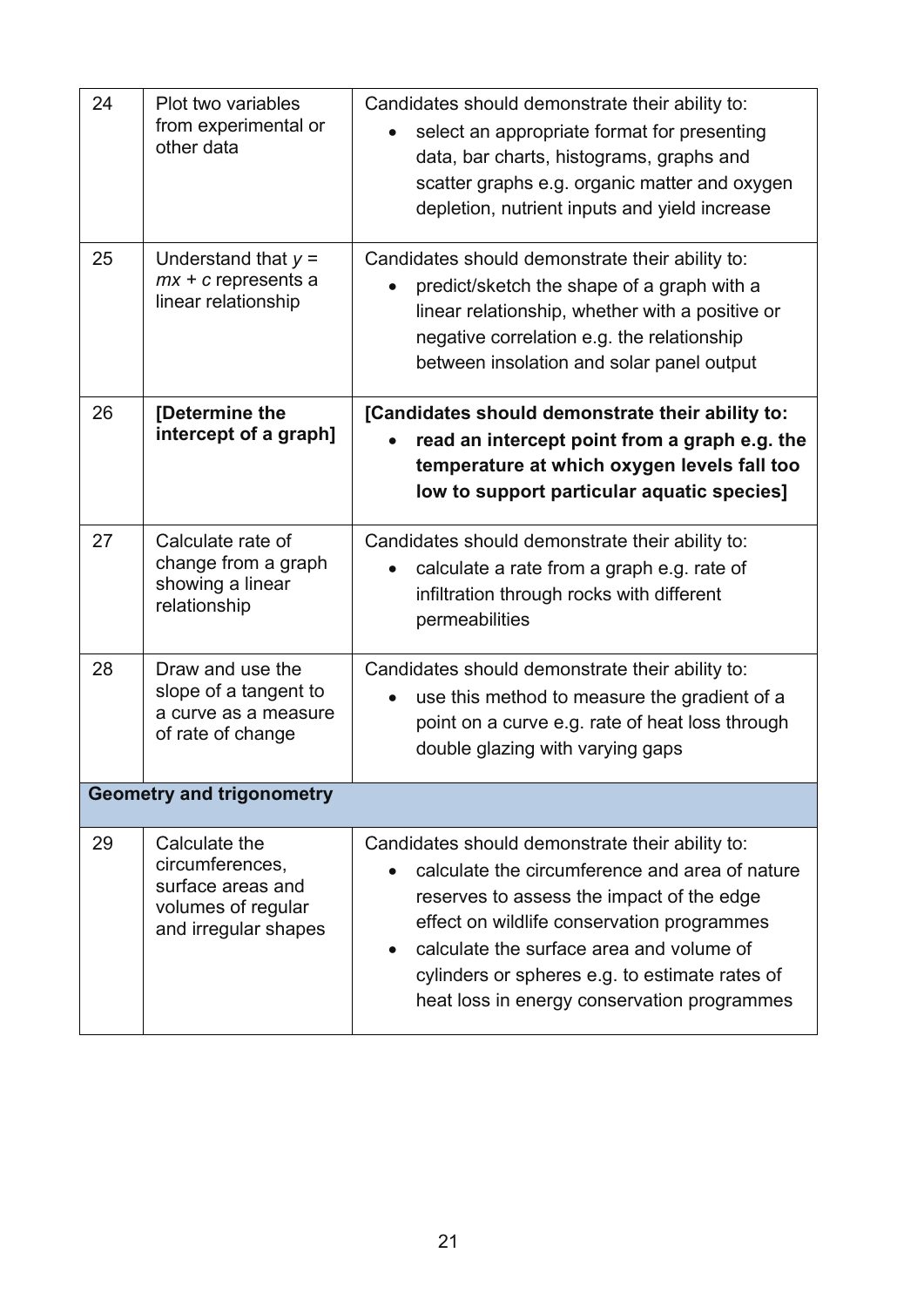

#### © Crown copyright 2015

This publication (not including logos) is licensed under the terms of the Open Government Licence v3.0 except where otherwise stated. Where we have identified any third party copyright information you will need to obtain permission from the copyright holders concerned.

To view this licence:

| visit    | www.nationalarchives.gov.uk/doc/open-government-licence/version/3    |
|----------|----------------------------------------------------------------------|
| email    | psi@nationalarchives.gsi.gov.uk                                      |
| write to | Information Policy Team, The National Archives, Kew, London, TW9 4DU |

#### About this publication:

enquiries [www.education.gov.uk/contactus](http://www.education.gov.uk/contactus)  download [www.gov.uk/government/publications](http://www.gov.uk/government/publications)

Reference: DFE-00198-2015



Follow us on Twitter:<br> **CONFINENTIAL CONFIDENT** 



Like us on Facebook: [facebook.com/educationgovuk](http://www.facebook.com/educationgovuk)